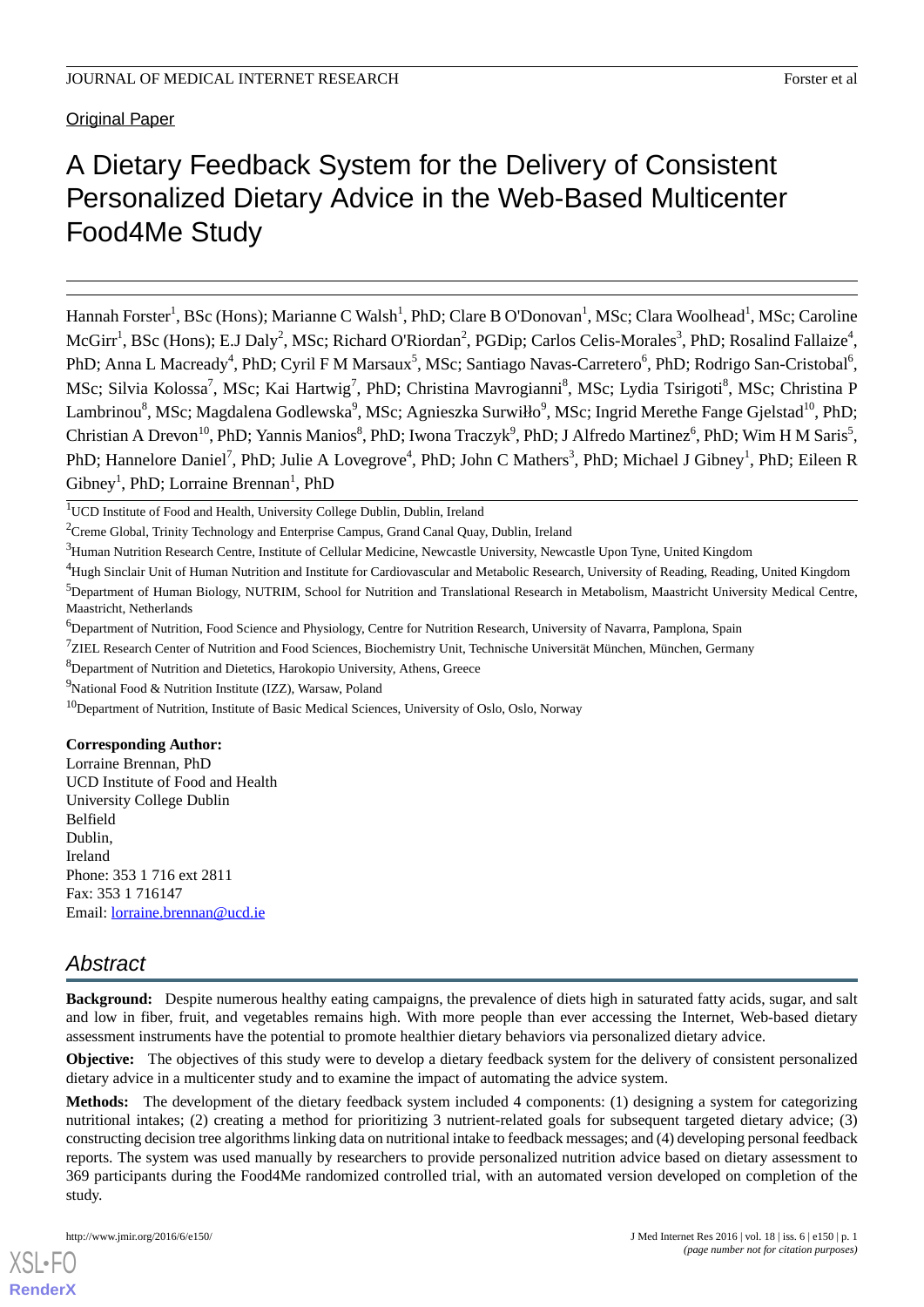**Results:** Saturated fatty acid, salt, and dietary fiber were most frequently selected as nutrient-related goals across the 7 centers. Average agreement between the manual and automated systems, in selecting 3 nutrient-related goals for personalized dietary advice across the centers, was highest for nutrient-related goals 1 and 2 and lower for goal 3, averaging at 92%, 87%, and 63%, respectively. Complete agreement between the 2 systems for feedback advice message selection averaged at 87% across the centers.

**Conclusions:** The dietary feedback system was used to deliver personalized dietary advice within a multi-country study. Overall, there was good agreement between the manual and automated feedback systems, giving promise to the use of automated systems for personalizing dietary advice.

**Trial Registration:** Clinicaltrials.gov NCT01530139; https://clinicaltrials.gov/ct2/show/NCT01530139 (Archived by WebCite at http://www.webcitation.org/6ht5Dgj8I)

*(J Med Internet Res 2016;18(6):e150)* doi:  $10.2196/$ jmir.5620

#### **KEYWORDS**

dietary feedback; Web-based dietary assessment tool; Food4Me; dietary decision trees; personalized nutrition; human nutrition

# *Introduction*

Diets that are low in saturated fatty acids (SFAs), sugar, and salt and high in fruit, vegetables, and fiber are considered the healthy choice and have been shown to reduce the risk of noncommunicable diseases (NCD) [[1-](#page-12-0)[4](#page-12-1)]. However, despite numerous campaigns and policies to promote healthy eating, NCD burden has continued to rise, globally, over the past decade with increased contribution from nutrition-related risk factors [[5\]](#page-12-2). As a result, there is the need for effective strategies to promote healthy dietary habits and to help consumers to achieve the necessary dietary changes.

Intensive inter-person counseling and interventions have been shown to improve dietary behaviors [\[6](#page-12-3)], although the potential feasibility and effectiveness of such methods across large populations is limited by both expense and accessibility [\[1](#page-12-0),[7\]](#page-12-4). Given the global increases in Internet availability, and the increasing utilization of the Internet as a method for delivering behavioral changes  $[8-11]$  $[8-11]$  $[8-11]$  $[8-11]$ , the use of Web-based dietary assessment tools to provide personalized nutrition (PN) advice (based on dietary intake alone) at an individual level could provide a more cost-effective approach for improving dietary behaviors than current generic dietary advice and inter-person counseling  $[1,12-14]$  $[1,12-14]$  $[1,12-14]$  $[1,12-14]$  $[1,12-14]$ .

Numerous studies have shown that personalized feedback advice is more effective than generic information for changing health behaviors including dietary intake [\[8](#page-12-5),[15-](#page-12-9)[20\]](#page-13-0). Web-based dietary assessment instruments (eg, food frequency questionnaires—FFQs, 24-hour recalls, food diaries) can be the basis for the development of tools with the ability to provide users with personalized or tailored dietary feedback advice based on their self-reported dietary habits [\[12](#page-12-7)]. Such dietary feedback advice often illustrates the adequacy of the individual's nutrient intakes in comparison with recommended intakes, intakes of peers of the same age or gender or previously attained intakes [[7](#page-12-4)[,16](#page-12-10),[19](#page-13-1)[-21](#page-13-2)].

Although Web-based dietary assessment tools provide a potential starting point for delivering personalized dietary advice to large populations, they are usually 1-way systems that are designed to collect dietary intake data in a cost-effective manner. To limit measurement error and increase data completeness,

 $XS$  $\cdot$ FC **[RenderX](http://www.renderx.com/)** Web-based dietary assessment tools can be preprogrammed with range and plausibility checks, probing questions and encoded to ensure all questions are answered [\[22](#page-13-3)]. Despite programming these check elements, it is essential that dietary assessment systems are coherent, comprehensive, structured, and clear, particularly when a consistent approach for composing and delivering dietary feedback advice is required. Algorithms can be developed to provide feedback in a systematic manner and have been applied in many clinical or health care domains to link personal data to knowledge systems with the aim of developing diagnoses or treatment options. In the same way, by comparing nutrient intakes with dietary recommendations, it is possible to develop algorithms that generate appropriate feedback messages, which can be stored in a message archive [[23,](#page-13-4)[24\]](#page-13-5). Algorithms can also be programmed into dietary assessment tools, facilitating the automatic generation of feedback advice [\[8\]](#page-12-5). Web-based dietary assessment tools, which generate automatic feedback advice, have the potential to improve dietary habits across large population groups, while minimizing researcher burden, reducing costs, and saving time.

The objectives of this paper were to report on the development of a Web-based dietary feedback system for the delivery of consistent personalized dietary advice in a multicenter study and to examine the impact of automating the feedback system on dietary advice delivery.

# *Methods*

#### **Development of the Feedback System**

The dietary feedback system was developed, for manual use by researchers, for the delivery of personalized dietary advice in the pan-European Food4Me Proof-of-Principle (PoP) study. The Food4Me PoP study that aimed to deliver Web-based personalized dietary and physical activity (PA) advice was designed to emulate a real-life Internet-delivered, PN service [[25\]](#page-13-6). As described in detail elsewhere, 1607 participants were randomized to 1 of the 4 groups receiving different levels of PN advice: Level 0 (control group) receiving conventional, non-PN advice; Level 1 PN advice based on dietary intake and PA data alone; Level 2 PN advice based on dietary intake, PA, and phenotypic data; Level 3 PN advice based on dietary intake, PA, phenotypic, and genotypic data [[25\]](#page-13-6). The aim was to recruit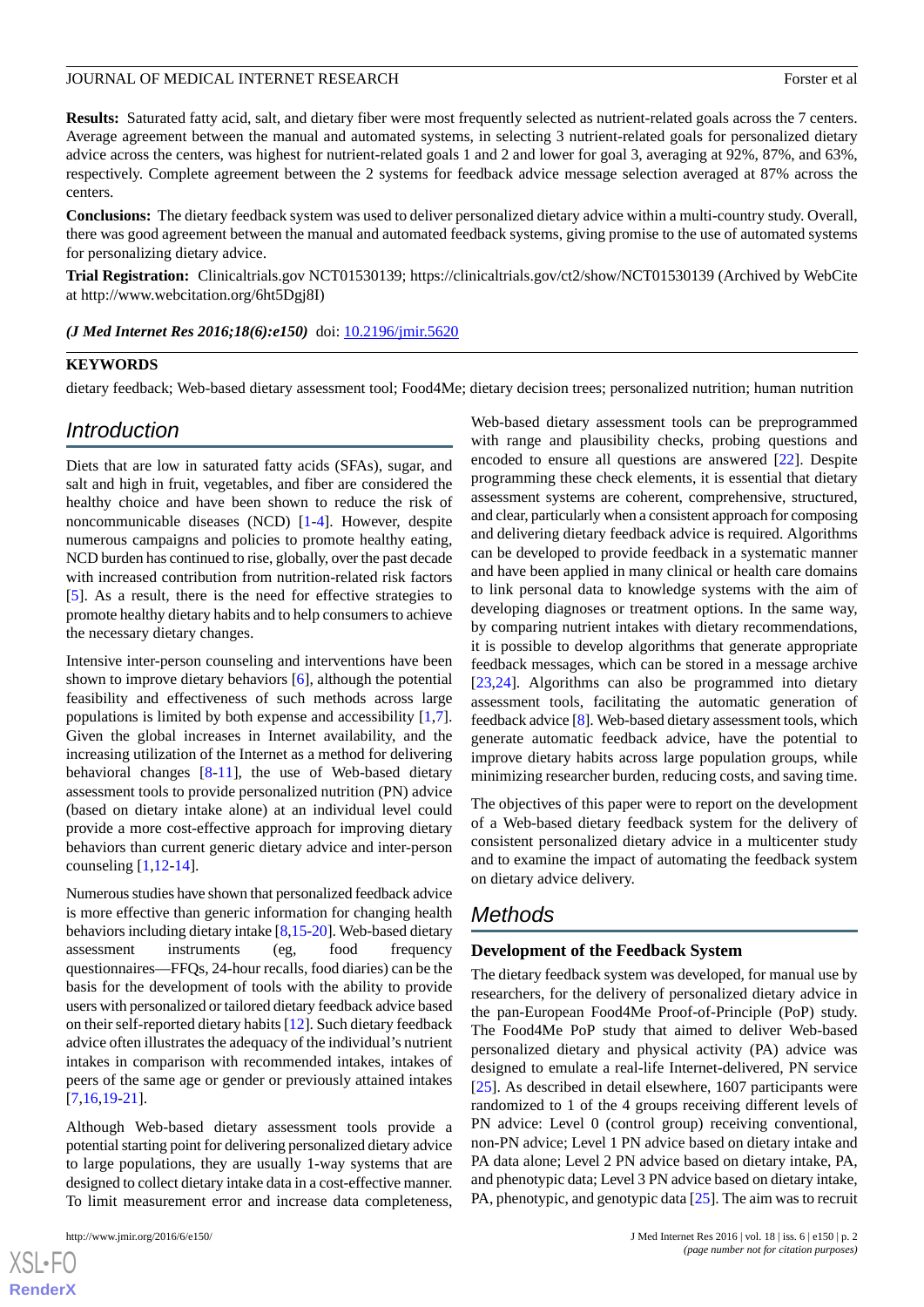a total of 1540 participants (220 participants per center) to allow for a potential 20% dropout rate, planned using a priori power calculation [[25\]](#page-13-6). Power calculations were conducted in Minitab and based on glucose and omega-3 fatty acid concentrations within European adult populations [[25\]](#page-13-6). The study had ethical approval from the corresponding committees of all participating centers (Germany, Greece, Ireland, the Netherlands, Poland, Spain, and the United Kingdom) and was conducted from August 2012 to March 2014. The Food4Me trial was registered a randomized control trial (NCT01530139) at Clinicaltrials.gov.

<span id="page-2-0"></span>

|  |  |  |  |  | Figure 1. Stages in the development of the dietary feedback system. |
|--|--|--|--|--|---------------------------------------------------------------------|
|--|--|--|--|--|---------------------------------------------------------------------|

The dietary feedback system, described in this paper, was used to deliver PN advice to participants randomized to receive Level 1 PN only (n=414). All participants of the Food4Me study received dietary feedback advice via email without face-to-face contact with researchers [[25\]](#page-13-6). Thus, the feedback system was designed and developed to ensure that delivery of personalized dietary feedback was consistent across all the 7 countries. The key stages in the development of the dietary feedback system are illustrated in [Figure 1](#page-2-0) and described in detail in the following section.



# *Development of a Gradation System for Coding of Nutrient Intakes*

Dietary intake data were collected throughout the Food4Me study using the recently developed and validated Web-based Food4Me FFQ [\[26](#page-13-7),[27\]](#page-13-8). Previous evidence has shown the Food4Me FFQ to have good agreement with the EPIC-Norfolk FFQ and moderate agreement with a 4-day weighed food record for the assessment of both nutrient and food group intakes, rendering it a useful tool for ranking individuals based on nutrient and food group intakes [[26,](#page-13-7)[27](#page-13-8)]. The Institute of Medicine (IOM) dietary reference intakes were used as a basis for developing a gradation system to categorize nutrient intakes automatically after completion of the Web-based Food4Me FFQ by participants [\[28](#page-13-9),[29\]](#page-13-10). Institute of Medicine reference values were used because (1) they were the most up-to-date values available and (2) recommendations vary across Europe with a need to find standardized reference intakes. Nutrient gradations

[XSL](http://www.w3.org/Style/XSL)•FO **[RenderX](http://www.renderx.com/)**

were calculated based on IOM estimated average requirements (EARs) and tolerable upper intake levels (upper limits—ULs). Lower cutoff values were calculated as the EAR minus 2 standard deviations. Institute of Medicine–recommended daily allowance or World Health Organization recommendations were used to calculate the gradations when IOM EARs were not available [\[30](#page-13-11),[31\]](#page-13-12). The gradations (EAR, UL, and lower cutoff point) for each nutrient were preprogrammed into the Web-based Food4Me FFQ by Creme Global (Dublin, Ireland) facilitating a visual ranking system for nutrient intakes [\(Multimedia](#page-11-0) [Appendix 1\)](#page-11-0). Where applicable, gradations incorporated IOM recommendations for age and gender. Color coding and labeling of nutrient intakes were integrated into the Web-based Food4Me FFQ nutritional outputs to enable rapid visual assessment of the nutrient intake as *"very low," "low," "recommended," "high,"* or *"very high,"* which were labeled and color-coded as red, amber, green, amber, and red, respectively.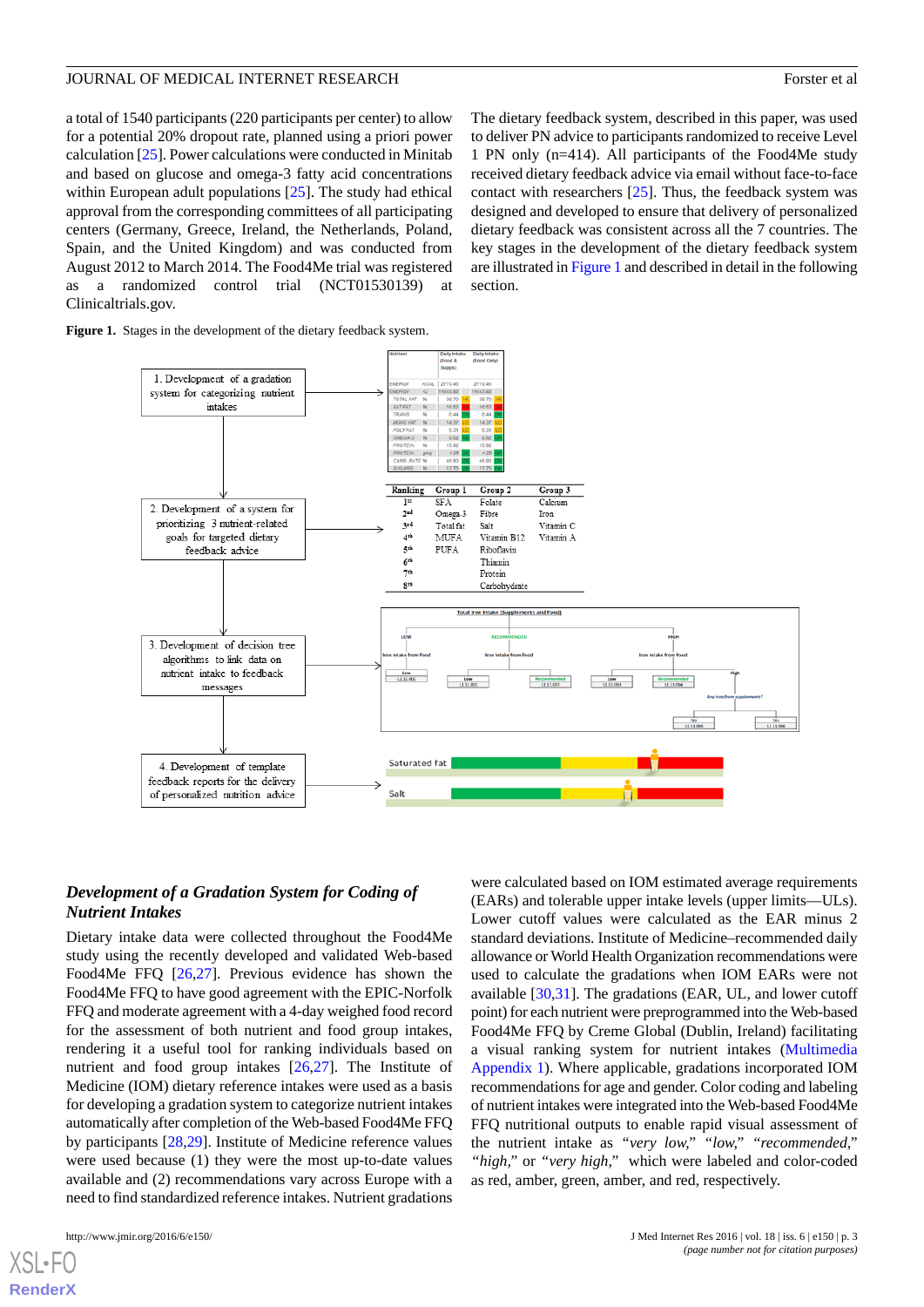#### *Development of a System for Prioritizing Dietary Feedback Advice*

Seventeen nutrients were selected for inclusion in the dietary feedback system viz *"protein," "carbohydrate," "total fat," "MUFA," "PUFA," "SFA," "salt," "omega 3," "fiber,"* "calcium," "iron," "vitamin<sub>A,"</sub> *"riboflavin," "vitamin B12," and "vitamin C"*. In addition, based on patient-centered models for facilitating dietary change, which emphasize that patients should focus on only a few goals at a time [[25\]](#page-13-6), 3 nutrient-related goals (target nutrients) were selected for particular emphasis in the feedback report. To select these 3 nutrient-related goals for subsequent dietary advice, the 17 nutrients were split into 3 groups [\(Multimedia Appendix 2\)](#page-11-1). Group 1 consisted of all the "fat-related" nutrients: SFA, omega-3, total fat, monounsaturated fatty acid, and polyunsaturated fatty acid (PUFA). Group 2 included folate, dietary fiber, salt, vitamin B12, riboflavin, thiamin, protein, and carbohydrate. Group 3 consisted of calcium, iron, vitamin C, and vitamin A. A ranking system was embedded in the methodology for identifying target nutrients, so that nutrients at the top of each group received highest priority (ie, nutrients of higher public health concern). Generally, the highest priority nutrient, flagged "red" from each group was chosen as the nutrient-related goal, if no "red" nutrients were available, those flagged "amber" were chosen. In cases when only 2 nutrients were flagged "red" or "amber," a third 'green' (recommended) nutrient was given with a positive message to maintain nutrient intake.

## *Development of Decision Trees to Link Nutritional Intake Data to Feedback Messages*

Sixteen dietary decision trees were manually developed to provide dietary feedback advice (Level 1 PN). All decision trees were developed to link nutrient intakes generated automatically by the Web-based Food4Me FFQ to a library of feedback messages. With the exception of the decision trees for carbohydrate, unsaturated fat, dietary fiber, and salt, all decision trees were generated to account for nutritional intake from both foods and supplements. Decision trees were based on the IOM gradation system with branches developed for "low," "recommended," and "high" intakes of each nutrient. The decision trees for SFA and salt were more complex and involved identifying the 2 main food groups contributing to the intake of the nutrient thereby enabling further personalization of dietary advice. For example, if a participant's diet were identified as high in SFAs, researchers would follow the decision tree to identify the 2 highest contributing food groups of 7 potential candidate groups.

All decision trees included branches linking to individual feedback messages. In total, the archive of dietary feedback messages consisted of 92 messages, which were developed using a variety of reputable sources including British Dietetic Association, Food Safety Authority Ireland, and British Nutrition Foundation [\[32](#page-13-13)[-36](#page-13-14)]. For each decision tree, the feedback messages consisted of practical food-based tips to improve nutrient intake. An example of the decision tree for vitamin C and corresponding feedback messages are presented in [Figure](#page-4-0) [2,](#page-4-0) with further examples of SFA and salt given in [Multimedia](#page-11-2) [Appendix 3](#page-11-2). Protocols for the feedback system were standardized across the 7 countries, and all feedback messages were translated into the language of each recruitment country. To assess the utility and applicability of the decision trees and corresponding feedback messages, during the Food4Me study, a record was kept by researchers at all the 7 centers. These entries were amalgamated and categorized by nutrient.

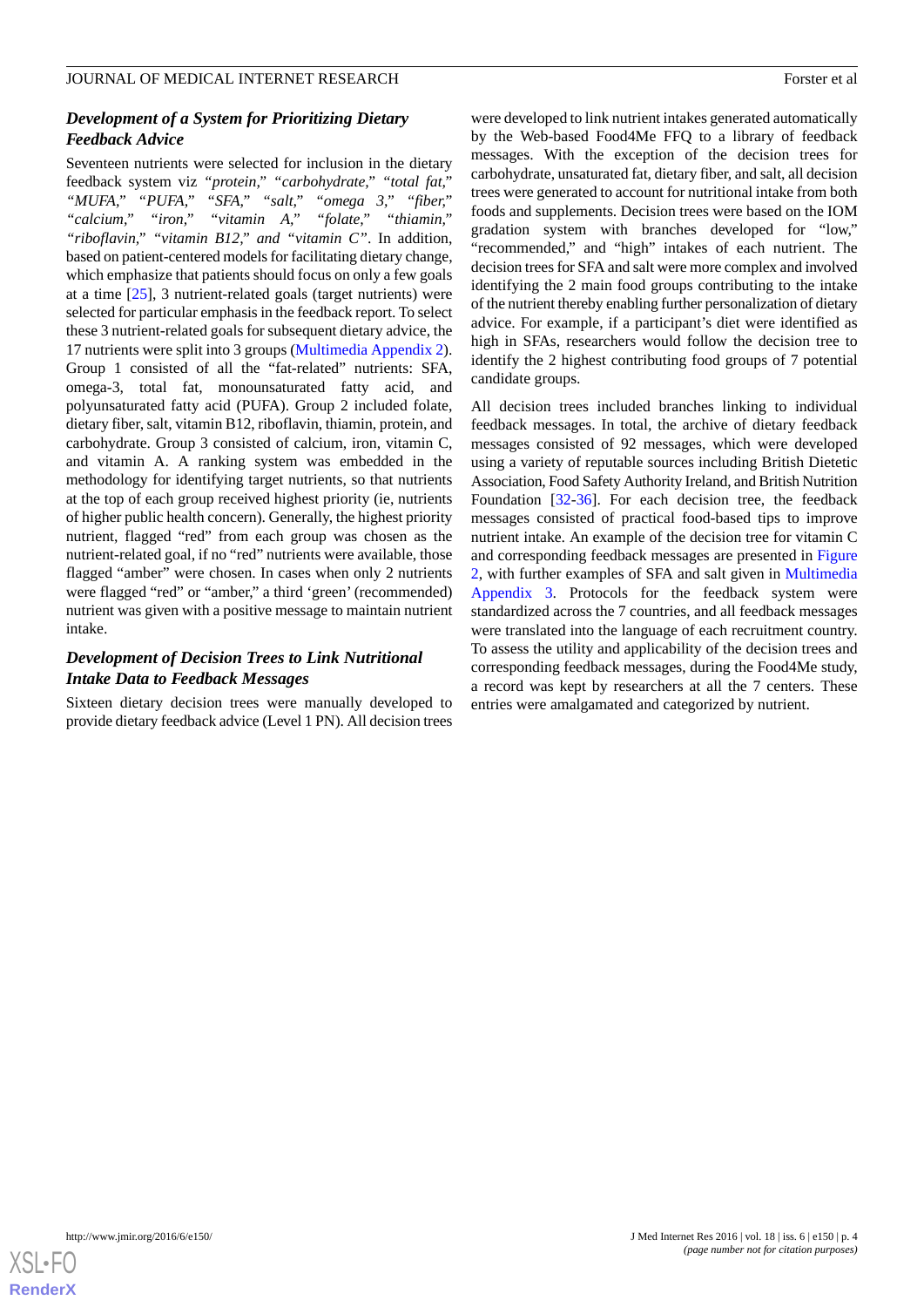<span id="page-4-0"></span>Figure 2. Vitamin C decision tree and corresponding feedback messages.



# *Development of Feedback Reports for Dietary Feedback Advice*

Template feedback reports were developed to ensure that dietary advice was delivered in a consistent format across all countries.

[XSL](http://www.w3.org/Style/XSL)•FO **[RenderX](http://www.renderx.com/)**

Standard operating procedures were compiled and nutritionists or dietitians in all centers received training in composing the reports. All feedback reports began with a short message of encouragement from the researcher, which also highlighted the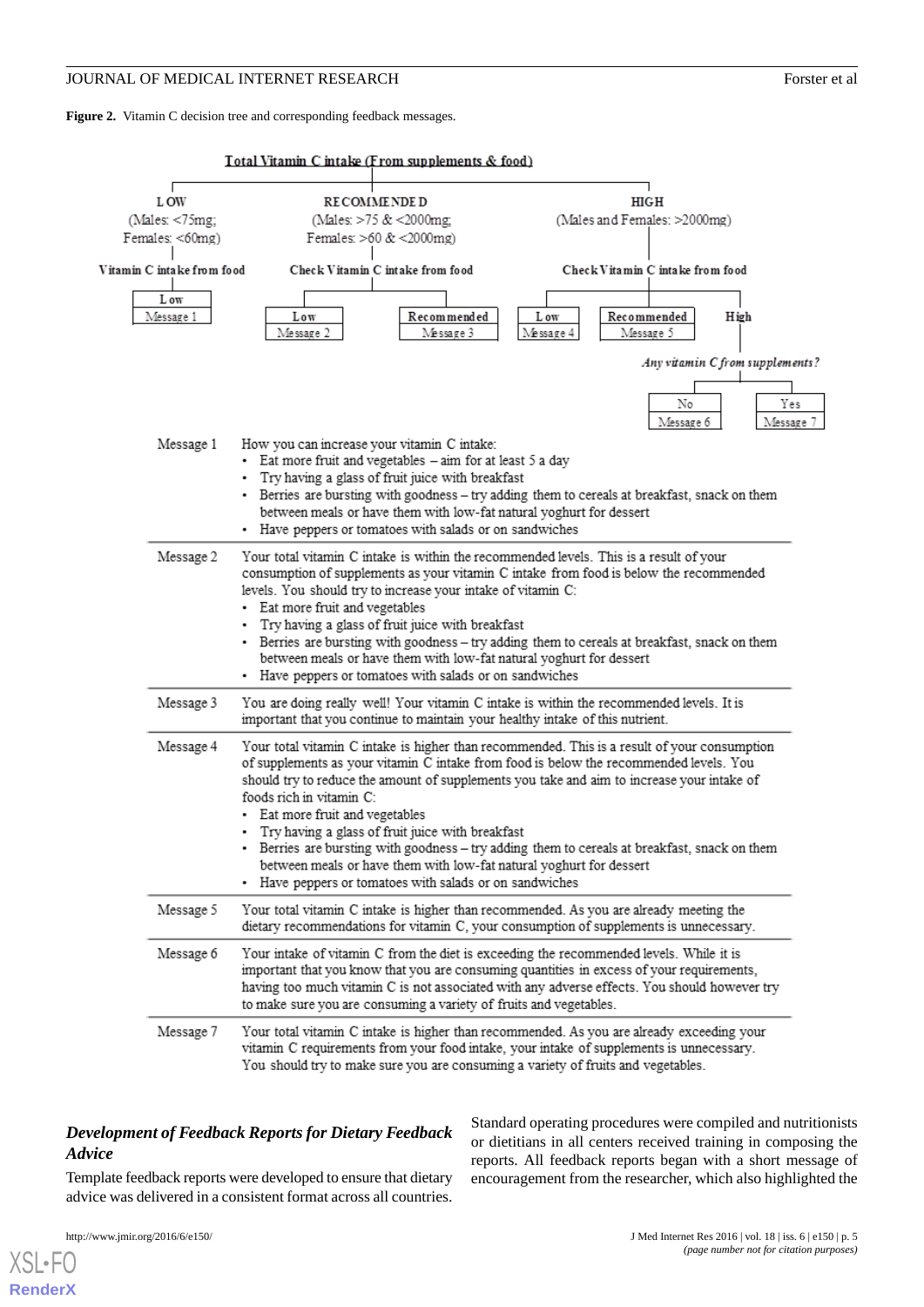main areas for improvement. This message was followed by 4 key sections:

- 1: How your diet compares to recommendations
- 2: Your physical characteristics
- 3: Your nutrient profile
- 4: Your personalized nutrition advice

Section 1 included a table comparing the participant's average number of portions of 5 food groups: *"fruit and vegetables," "whole grains," "dairy products," "oily fish,"* and *"red meat"* with guideline amounts. The guideline amounts were derived from amalgamating the national dietary advice in each of the 7 centers to create 1 common set of Food4Me dietary guidelines. Section 2 detailed the participant's height and weight and compared the participant's body mass index (BMI) and PA with recommendations. Section 3 graphically illustrated the participant's intake of each of the 17 nutrients as "good, no change recommended," "improvement recommended," and "improvement strongly recommended" on a gradation scale comparing intakes with IOM recommendations. Section 4 detailed personalized behavioral goals including a table listing the participant's 3 nutrient-related goals, along with dietary sources and the feedback message(s) from the corresponding decision tree. A list of all the food groups and nutrients for which personalized feedback was given can be found in [Multimedia Appendix 4,](#page-12-11) with an example feedback report presented in [Multimedia Appendix 5.](#page-12-12)

#### **Automation of the Dietary Feedback**

Nutrient intake analysis was automated for use in the Food4Me study, with the nutrient-related goals and feedback messages derived manually (using the priority system and decision trees) by Food4Me researchers using their own judgment to overrule the feedback system when appropriate. After completion of the Food4Me intervention study, the feedback system was automated by Creme Global (Dublin, Ireland). Therefore, a comparison of the automated and manual-based approaches was possible. The system was automated by firstly capturing the manual decision process for selecting priority nutrients, based on nutrient intake analysis, in a computer algorithm (written in the PHP programming language). Second, the decision trees for selection of feedback messages were encoded in table-like data structures and stored in a relational database (MySQL). Additional computer algorithms for traversing these data

structures were then developed (also using PHP), which enabled feedback messages to be generated automatically from nutrient intake analysis.

#### **Analysis**

The first part of the analysis examines the manual use of the feedback system during the Food4Me PoP study. Descriptive statistics were computed to describe the general characteristics of participants across each of the 7 centers using general linear model analysis with least significant difference post hoc. Nutrient-related goal selection frequency was examined across each of the 7 countries. All statistical analyses were conducted using IBM SPSS Statistics version 20, and *P*<.05 was considered statistically significant.

The second part of the analysis compares the dietary feedback provided by researchers during the Food4Me PoP study with feedback generated automatically by the computerized algorithms and messaging system for participants in Level 1 of the intervention. The level of agreement between the manual (researcher) and automated systems was assessed for both nutrient-related goal selection and feedback advice using baseline data for Level 1 participants, as illustrated in [Figure 3](#page-6-0). Agreement between the manual and automated systems, in selecting the 3 nutrient-related goals, was investigated by comparing each individual nutrient-related goal (1, 2, and 3) selected by both systems (manual vs automated) for each participant in the 7 countries. To evaluate the agreement for nutrient-related goal selection, we also examined whether the same 3 nutrients were selected as the 3 nutrient-related goals (in any order 1, 2, or 3) by both systems.

As outlined in [Figure 3,](#page-6-0) to compare if the same feedback advice message(s) were derived from each decision tree by both systems, we selected only participants given the same nutrient-related goals (1, 2, and 3) by both the manual and automated systems and cross-compared the messages given by both systems for each nutrient-related goal (1, 2, and 3). Agreement was categorized as either "complete agreement," "complete disagreement," or "partial agreement" (data not shown). Overall agreement for feedback advice message was computed by summing the number of participants categorized into the 3 agreement groups for each nutrient-related goal across the countries.

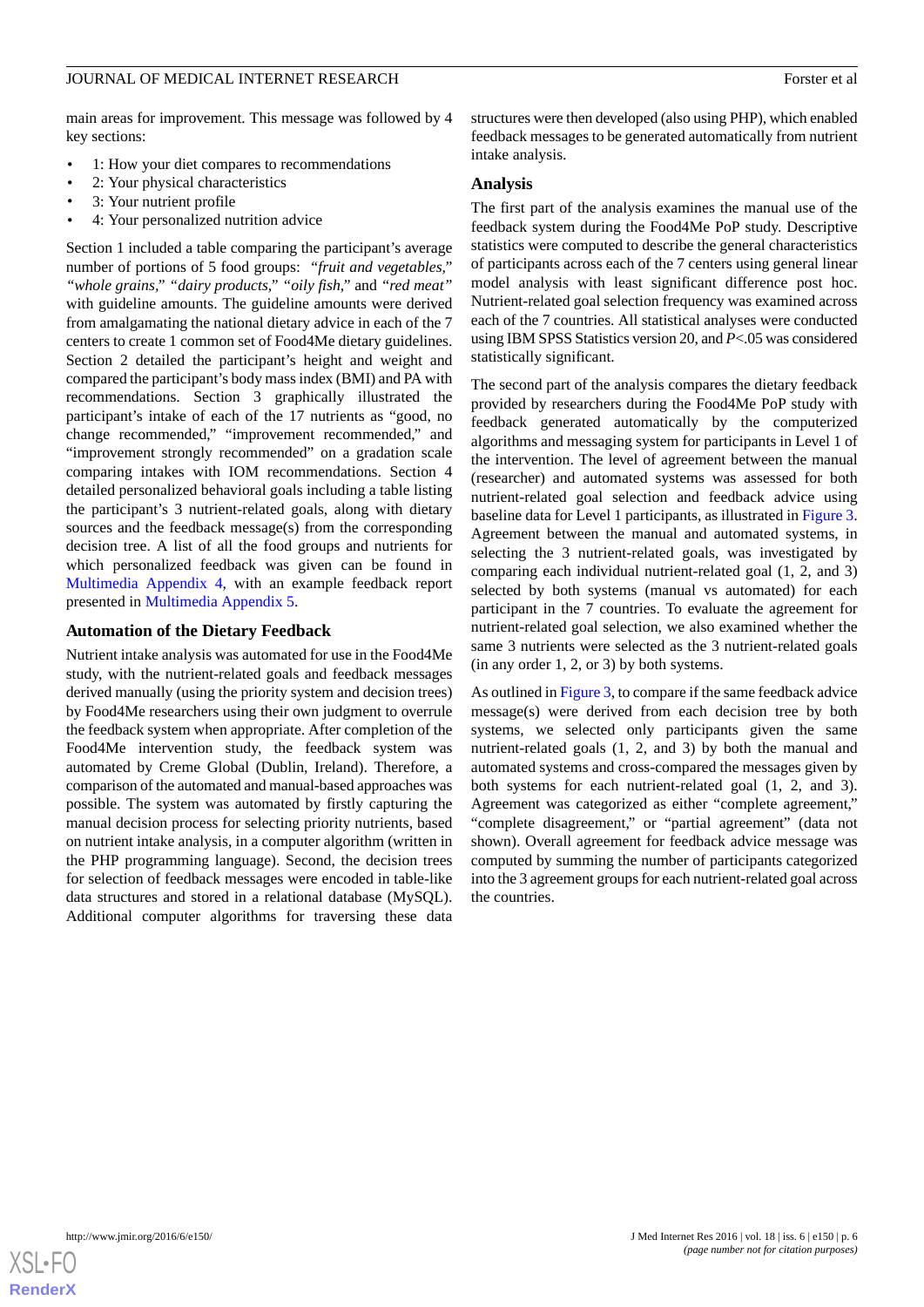<span id="page-6-0"></span>**Figure 3.** Steps taken to compare the level of agreement between the manual and automated systems for nutrient-related goals and feedback advice. The agreement between the 2 systems in selecting the 3 nutrient-related goals was assessed for each participant. Nutrient-related goal agreement between the 2 systems was also evaluated for all 3 nutrient-related goals in random order. Where there was agreement between the 2 systems for nutrient goal selection, agreement in the feedback advice message(s) selected was then assessed between the two systems. In [Figure 3,](#page-6-0) a represents complete agreement, 100% match between advice messages given by the manual and automated systems; b represents complete disagreement, 0% match between the advice messages given by the 2 systems; c represents partial agreement, some agreement, and some disagreement between the advice messages given by the 2 systems, partial agreement was only applicable to the SFA and salt decision trees as multiple advice messages were given in the feedback to participants.



# *Results*

# **The Study Population**

<span id="page-6-1"></span>A total of 414 participants, from the Level 1 group, across the 7 countries were available for inclusion in the analysis. After removing dropouts immediately after being randomized (n=41) and participants who did not have nutrient-related goals recorded at baseline (n=4), 369 participants were included in the analysis

(Germany, n=52; Greece, n=51; Ireland, n=55; Netherlands, n=56; Poland, n=49; Spain, n=54; and the United Kingdom, n=52). There were no significant differences in age for men and women; however, self-reported BMI was significantly lower for women compared with men (*P=*.002). When comparing demographic characteristics across all the countries, no significant differences were observed for bodyweight or BMI; however, significant differences were observed for age (*P=*.02) and height (*P<*.001), as summarized in [Table 1](#page-6-1).

Table 1. Demographic characteristics of the study population in total and across countries<sup>a</sup>.

| Country                 | Demographic characteristics |                                  |                         |                   |                  |  |  |
|-------------------------|-----------------------------|----------------------------------|-------------------------|-------------------|------------------|--|--|
|                         | Gender—female               |                                  |                         |                   |                  |  |  |
|                         | (% )                        | Age $(y)$                        | Height $(m)$            | Weight (kg)       | BMI $(kg/m^2)$   |  |  |
| All countries $(n=369)$ | 57.5                        | $39.7 \pm 12.9$                  | $1.71 \pm 0.10$         | $74.19 + 16.61$   | $25.21 \pm 5.02$ |  |  |
| Germany $(n=52)$        | 51.9                        | $42.6 \pm 14.9^{b,d}$            | $1.75 \pm 0.09^b$       | $73.48 + 13.55$   | $23.95 \pm 3.62$ |  |  |
| Greece $(n=51)$         | 58.8                        | $38.1 \pm 10.5^{b,c}$            | $1.69 + 0.10^{\circ}$   | $76.02 + 19.37$   | $26.46 + 6.52$   |  |  |
| Ireland $(n=55)$        | 56.4                        | $38.9 \pm 12.0$ <sup>b,c,d</sup> | $1.70 \pm 0.10^{\circ}$ | $72.90 \pm 16.13$ | $25.07 \pm 4.76$ |  |  |
| Netherlands $(n=56)$    | 50.0                        | $43.0 \pm 15.4^d$                | $1.76 \pm 0.10^b$       | $77.70 + 16.29$   | $25.08 \pm 4.37$ |  |  |
| Poland $(n=49)$         | 71.4                        | $36.2 \pm 11.1^{\circ}$          | $1.69 \pm 0.07^c$       | $71.46 \pm 16.61$ | $24.83 \pm 4.99$ |  |  |
| Spain $(n=54)$          | 51.9                        | $41.8 \pm 11.0^{b,d,e}$          | $1.69 + 0.10^{\circ}$   | $74.83 + 16.94$   | $26.09 \pm 4.98$ |  |  |
| United Kingdom $(n=52)$ | 63.5                        | $37.1 \pm 13.4^{\text{c,e}}$     | $1.70 + 0.76^{\circ}$   | $72.60 \pm 17.05$ | $24.94 \pm 5.36$ |  |  |

 $a$ Values are means  $\pm$  standard deviations.

b,c,d,e<sub>Means</sub> with different superscripts denote significant differences (analysis of variance with least significant difference post hoc)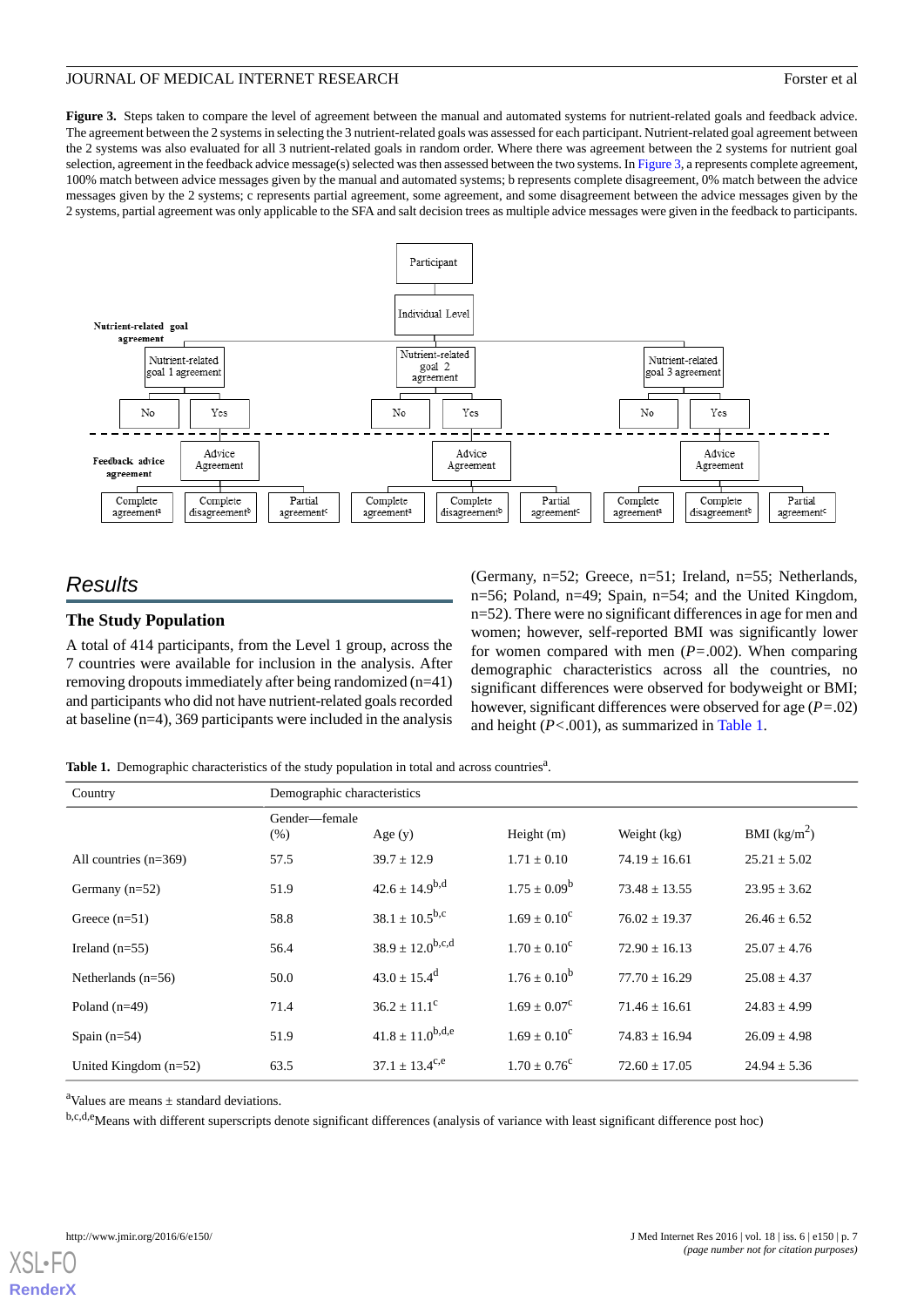### **Manual Use and Efficacy of the Dietary Feedback System**

The top 3 most frequently selected nutrient-related goals (1, 2, and 3) across each of the countries are summarized in [Table 2](#page-7-0). Saturated fatty acid was most frequently selected as nutrient-related goal 1 across all centers except for Spain where PUFA was most frequently selected as nutrient-related goal 1 in feedback given to 35% (19/54) of participants. Salt was most frequently selected as nutrient-related goal 2 in all 7 centers, with the exception of Germany, where both folate and salt were most frequently selected. As summarized in [Table 2,](#page-7-0) greater variation was observed across the 7 countries for nutrient-related goal 3. As a result of the prioritization process, salt was most frequently selected as both nutrient-related goals 2 and 3, in both Spain and the United Kingdom.

The number of times each of the 17 nutrients was selected as a nutrient-related goal (1, 2, or 3) across each of the 7 countries is summarized in [Table 3.](#page-8-0) Overall, SFA, salt, and dietary fiber were the top 3 most frequently targeted nutrient-related goals provided to 72%, 72%, and 39% of participants, respectively. Saturated fatty acid was the most frequently chosen nutrient-related goal overall for Germany, Ireland, and Poland. Salt was the most frequently selected nutrient-related goal overall for the Netherlands, Spain, and the United Kingdom, and in Greece, both dietary fiber and salt were most frequently selected.

A summary of the key issues encountered during the Food4Me study regarding the use and applicability of the decision trees and feedback advice messages is summarized in [Table 4](#page-8-1). Most of these issues were related to the SFA and salt decision trees, owing to their more complex design.

<span id="page-7-0"></span>

|  |  | Table 2. Top 3 most frequently selected nutrient-related goals $(1, 2,$ and 3) at baseline in the 7 countries <sup>a</sup> . |  |  |  |  |
|--|--|------------------------------------------------------------------------------------------------------------------------------|--|--|--|--|
|--|--|------------------------------------------------------------------------------------------------------------------------------|--|--|--|--|

| Country                 | Nutrient-related goal 1 | Nutrient-related goal 2 | Nutrient-related goal 3       |
|-------------------------|-------------------------|-------------------------|-------------------------------|
| Germany $(n=52)$        | $SFA^b(54%)$            | Folate or salt (29%)    | Carbohydrate or calcium (15%) |
| Greece $(n=51)$         | SFA (41%)               | Salt (39%)              | Dietary fiber $(41\%)$        |
| Ireland $(n=55)$        | SFA (56%)               | Salt (53%)              | Dietary fiber $(15%)$         |
| Netherlands $(n=56)$    | SFA (39%)               | Salt (38%)              | Dietary fiber 21%)            |
| Poland $(n=49)$         | SFA (53%)               | Salt (39%)              | Calcium $(19%)$               |
| Spain $(n=54)$          | PUFA <sup>c</sup> (35%) | Salt (35%)              | Salt (24%)                    |
| United Kingdom $(n=52)$ | SFA (48%)               | Salt (46%)              | Salt (21%)                    |

<sup>a</sup>Percentages indicate the percentage of participants who received the nutrient as the nutrient-related goal.

<sup>b</sup>SFA: saturated fatty acid.

<sup>c</sup>PUFA: polyunsaturated fatty acid.

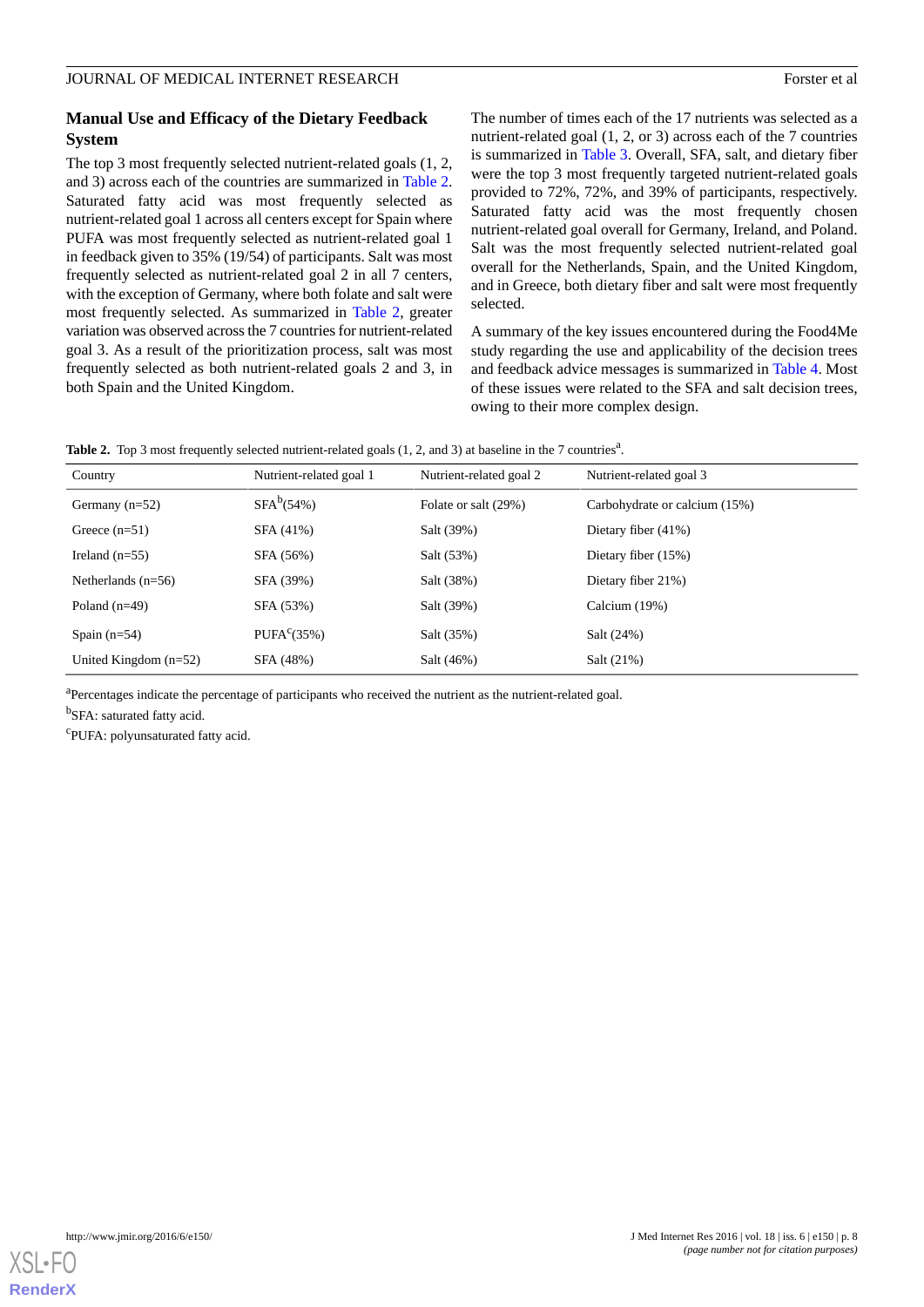#### <span id="page-8-0"></span>Table 3. Number of participants having nutrient-related goals (1, 2, or 3) at baseline across the 7 countries<sup>a</sup>.

|                                 | Germany          | Greece           | Ireland          | Netherlands      | Poland           | Spain            | United King-<br>dom |
|---------------------------------|------------------|------------------|------------------|------------------|------------------|------------------|---------------------|
| Nutrient <sup>a</sup>           | $(n=52)$         | $(n=51)$         | $(n=55)$         | $(n=56)$         | $(n=49)$         | $(n=54)$         | $(n=52)$            |
| Total fat                       | $\boldsymbol{0}$ | $\sqrt{5}$       | 3                | $\overline{c}$   | $\overline{3}$   | 8                | $\mathbf{1}$        |
| $SFA^b$                         | 42               | 27               | 47               | 43               | 38               | 30               | 37                  |
| $\text{MUFA}^\text{c}$          | 6                | $\boldsymbol{2}$ | $\mathfrak{Z}$   | 13               | 11               | 3                | 12                  |
| $PUFA^d$                        | 6                | 16               | 8                | 3                | 3                | 21               | 13                  |
| Omega-3                         | $8\,$            | 6                | $\overline{c}$   | 6                | $\mathbf{0}$     | $\sqrt{2}$       | $\overline{4}$      |
| Protein                         | $\boldsymbol{2}$ | $\boldsymbol{0}$ | 2                | $\overline{4}$   | 2                | $\boldsymbol{0}$ | $\mathbf{1}$        |
| Carbohydrate                    | 9                | $\mathbf{1}$     | $\overline{4}$   | 2                | $\overline{c}$   | $\mathbf{1}$     | 3                   |
| Dietary fiber                   | 14               | 31               | 20               | 19               | 14               | 24               | 20                  |
| Folate                          | 23               | 23               | 8                | 13               | 23               | 20               | 10                  |
| Salt                            | 31               | 31               | 46               | 47               | 31               | 35               | 45                  |
| Calcium                         | 11               | 9                | $\tau$           | 11               | 12               | 13               | 4                   |
| Iron                            | $\mathbf{1}$     | $\boldsymbol{0}$ | $\boldsymbol{0}$ | $\mathbf{1}$     | $\mathbf{0}$     | $\mathbf{0}$     | $\boldsymbol{0}$    |
| Vitamin C                       | $\boldsymbol{2}$ | $\mathbf{1}$     | 3                | $\overline{c}$   | $\overline{4}$   | $\boldsymbol{2}$ | $\mathbf{1}$        |
| Vitamin A                       | $\boldsymbol{0}$ | $\mathbf{1}$     | $\boldsymbol{2}$ | $\overline{c}$   | $\overline{4}$   | $\overline{c}$   | $\mathbf{1}$        |
| Vitamin B12                     | $\mathbf{1}$     | $\boldsymbol{0}$ | $\boldsymbol{0}$ | $\boldsymbol{0}$ | $\boldsymbol{0}$ | $\boldsymbol{0}$ | $\mathbf{1}$        |
| Total number of nutrient-relat- |                  |                  |                  |                  |                  |                  |                     |
| ed goals <sup>e</sup>           | 156              | 153              | 155              | 168              | 147              | $161^c$          | 153                 |

<sup>a</sup>Riboflavin and thiamin were not given as nutrient-related goals in any of the 7 centers and are not presented in [Table 3](#page-8-0).

<sup>b</sup>SFA: saturated fatty acid.

<sup>c</sup>MUFA: monounsaturated fatty acid.

<sup>d</sup>PUFA: polyunsaturated fatty acid.

<span id="page-8-1"></span>eTotal number of nutrient-related goals in each country, calculated as number of participants (N) multiplied by 3. In Ireland, Spain, and the United Kingdom, total number of nutrient-related goals is less than this calculation as several participants were only given 2 nutrient-related goals in Ireland  $(n=10)$ , Spain  $(n=1)$ , the and United Kingdom  $(n=3)$ .

**Table 4.** Issues with dietary decision trees or feedback messages.

| Issue with decision trees or feedback messages                                                                                                                                                | Decision trees affected |
|-----------------------------------------------------------------------------------------------------------------------------------------------------------------------------------------------|-------------------------|
| Algorithm did not capture all food groups contributing to the nutrient intake.                                                                                                                | $SFA^a$                 |
| Sometimes, the feedback messages are not specific to the participant's diet, that is, the participant's main sources<br>of the nutrient may not have been identified in the feedback message. | SFA, salt, total fat    |
| Feedback messages are repeated for different food groups.                                                                                                                                     | Salt                    |
| Messages are not always relevant for vegetarians.                                                                                                                                             | SFA, salt, omega 3      |

<sup>a</sup>SFA: saturated fatty acid.

# **Comparison of Advice Generated by Manual and Automated Systems**

The level of agreement between the manual and automated systems for the selection of the 3 nutrient-related goals in all the countries is summarized in [Table 5](#page-9-0). Good agreement was observed between both methods in all the countries for nutrient-related goals 1 and 2 with average agreement of 92% and 87%, respectively. Agreement between the 2 methods ranged from 100% (the United Kingdom) to 82% (Greece) for nutrient-related goal 1 and from 98% (Spain) to 80% (the

Netherlands) for nutrient-related goal 2. Lower agreement was observed between the manual and automated systems for nutrient-related goal 3, mean 63% across centers. For nutrient-related goal 3 selection, agreement was highest for Spain (85%) and lowest for Greece (45%). Agreement between the 2 systems for all 3 nutrient-related goals in random order ranged from 83% (Spain) to 47% (Greece), averaging 66% across all countries.

Having selected the priority nutrients, the next stage was the selection of feedback messages. The level of agreement between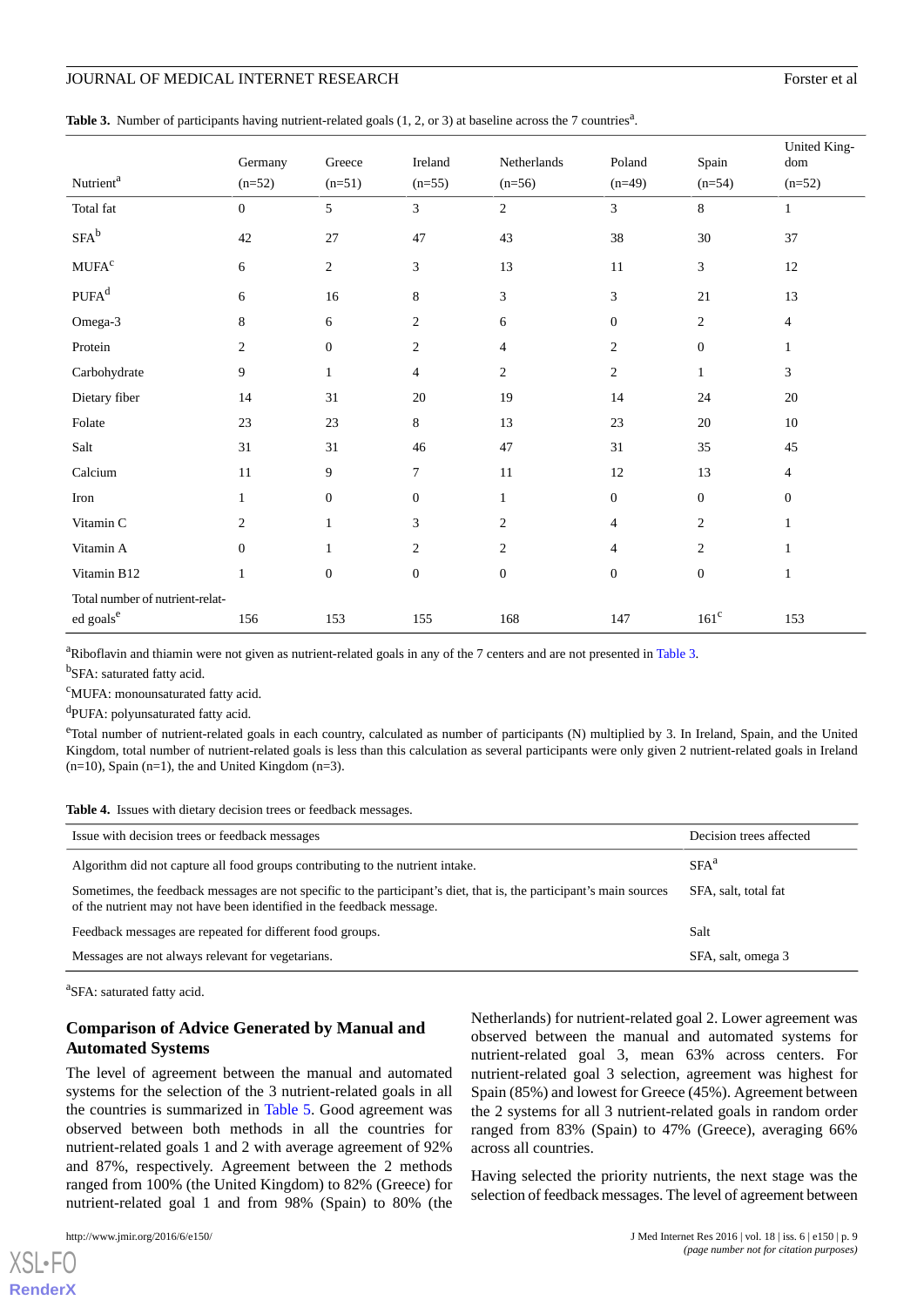the manual and automated systems for the feedback advice messages is summarized in [Table 6.](#page-9-1) Complete agreement between the 2 systems for feedback advice ranged from 90%

(Greece and Ireland) to 82% (Germany and Poland), with an average of 87% across the 7 countries.

<span id="page-9-0"></span>

| Table 5. Level of agreement between manual and automated systems for baseline nutrient-related goals selection in all 7 countries <sup>a</sup> . |  |  |
|--------------------------------------------------------------------------------------------------------------------------------------------------|--|--|
|                                                                                                                                                  |  |  |

| Country                     | Nutrient-related goal 1 | Nutrient-related goal 2 | Nutrient-related goal 3 | Random order agreement <sup>b</sup> |
|-----------------------------|-------------------------|-------------------------|-------------------------|-------------------------------------|
|                             | $n$ (%)                 | $n$ (%)                 | $n$ (%)                 | $n(\%)$                             |
| Germany $(n=52)$            | 50 (96)                 | 47 (90)                 | 33(63)                  | 36(69)                              |
| Greece $(n=51)$             | 41 (82)                 | 42 (82)                 | 23(45)                  | 24(47)                              |
| Ireland $(n=55)^{c}$        | 48 (87)                 | 45 (82)                 | 31(56)                  | 33(60)                              |
| Netherlands $(n=56)$        | 50 (89)                 | 45(80)                  | 34(61)                  | 36(64)                              |
| Poland $(n=49)$             | 44 (90)                 | 43 (88)                 | 35(71)                  | 37(76)                              |
| Spain $(n=54)^c$            | 53 (98)                 | 53 (98)                 | 46(85)                  | 45(83)                              |
| United Kingdom $(n=52)^{c}$ | 52 (100)                | 48 (92)                 | 31(60)                  | 33(63)                              |
| Average                     | (92)                    | (87)                    | (63)                    | (66)                                |

<sup>a</sup>Level of agreement between the manual and automated systems for each individual nutrient-related goal and for all 3 nutrient-related goals in random order.

<span id="page-9-1"></span><sup>b</sup>Agreement for all 3 nutrient-related goals in random order derived by calculating the agreement when the same 3 nutrients were selected as the 3 nutrient-related goals by both systems regardless if they were given as nutrient-related goal 1, nutrient-related goal 2, or nutrient-related goal 3.  $c$ Lower agreement observed for nutrient related-goal 3 and overall agreement as a minority some participants received only 2 nutrient-related goals from the manual system in Ireland (n=10), Spain (n=1), and the United Kingdom (n=3).

|  |  | Table 6. Level of agreement between manual and automated systems for baseline feedback advice message selection in all 7 countries. |  |
|--|--|-------------------------------------------------------------------------------------------------------------------------------------|--|
|--|--|-------------------------------------------------------------------------------------------------------------------------------------|--|

| Country                  | Complete agreement <sup>a</sup> | Complete disagreement <sup>b</sup> | Agreement plus disagreement <sup>c</sup> |
|--------------------------|---------------------------------|------------------------------------|------------------------------------------|
|                          | $n$ (%)                         | $n$ (%)                            | $n$ (%)                                  |
| Germany $(n=130)$        | 107(82)                         | 3(2)                               | 20(16)                                   |
| Greece $(n=107)$         | 95 (90)                         | 0(0)                               | 12(11)                                   |
| Ireland $(n=124)$        | 112(90)                         | 3(3)                               | 9(7)                                     |
| Netherlands $(n=129)$    | 114 (88)                        | 0(0)                               | 15(12)                                   |
| Poland $(n=122)$         | 100(82)                         | 1(1)                               | 21(17)                                   |
| Spain $(n=152)$          | 134 (88)                        | 5(3)                               | 13(9)                                    |
| United Kingdom $(n=131)$ | 113 (86)                        | 3(2)                               | 15(11)                                   |
| Average                  | (87)                            | (2)                                | (12)                                     |

<sup>a</sup>Complete agreement, 100% match between advice messages given by the manual and automated systems.

<sup>b</sup>Complete disagreement, 0% match between the advice messages given by the 2 systems.

<sup>c</sup>Partial agreement, some agreement, and some disagreement between the advice messages given by the 2 systems, partial agreement was only applicable to the SFA and salt decision trees as multiple advice messages were given in the feedback to participants.

# *Discussion*

#### **Principal Findings**

This paper presents a novel system for providing consistent personalized dietary advice, automatically generated from dietary intake data submitted via the Internet by participants in a multi-country study. To our knowledge, this paper is one of the first to describe, in detail, the steps involved in developing a dietary feedback system to translate food and nutrient intake data into automatically generated personalized feedback advice

and to compare the automatically generated advice with advice manually provided by nutrition researchers.

Development of the feedback system consisted of a 4-step process: designing a gradation system to categorize nutrient intakes, creating a priority system to enable 3 nutrients to be further selected as nutrient-related goals for particular emphasis in the feedback report, constructing decision trees to link nutrient intakes to feedback advice, and finally, developing feedback report templates. The findings of this paper demonstrate that automation of the feedback system is feasible and more superior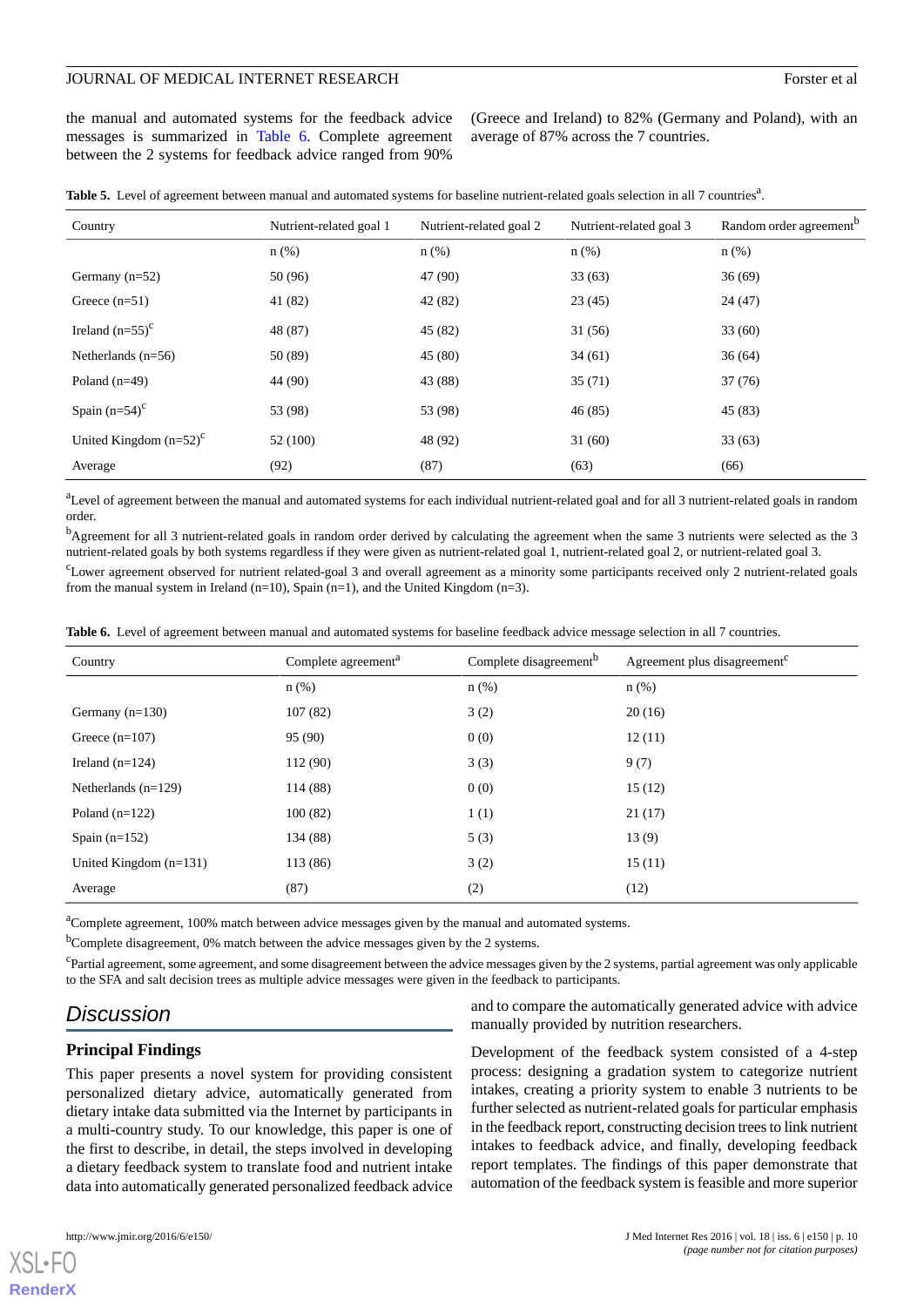compared with manual use of the system by result of removal of human error.

The feedback system described in this paper is unique as it was developed to provide personalized feedback on intakes of 5 food groups and 17 nutrients, 3 of which were prioritized and selected as "nutrient-related goals" for subsequent targeted dietary advice. As the feedback system was developed to deliver relevant PN advice for all European adults, it was important that the system considered all nutrients for which changes in intake would be recommended to improve the health of significant proportions of the adult population. To address this requirement, the system that we developed included key food groups and a large number of nutrients so that feedback could be generated and personalized for a complete nutritional profile, rather than limited personalized information on one or several nutrient(s) as previously applied in other tailoring studies [[20](#page-13-0)[,37](#page-13-15),[38\]](#page-13-16). Providing extensive information, guaranteed that the dietary feedback would include personalized advice, which could be translated into food groups and nutrients of importance for a healthy diet (including fruit and vegetables, SFA, salt, fiber, whole grains, red meat and dairy products, omega-3 fatty acids, vitamin C, and iron) [[39\]](#page-13-17). Several studies have briefly alluded to the application of a similar multistep process, linking nutrient intake data to feedback messages [[1,](#page-12-0)[13](#page-12-13)[,21](#page-13-2)[,24](#page-13-5),[37,](#page-13-15)[40,](#page-13-18)[41\]](#page-14-0). However, most of these studies have focused mostly on tailoring advice for selected nutrients or food groups only (eg, SFA, fruit and vegetable intakes) [[1](#page-12-0)[,6](#page-12-3),[13](#page-12-13)[,16](#page-12-10),[21](#page-13-2)[,24](#page-13-5),[37](#page-13-15)[,42](#page-14-1)-[44\]](#page-14-2), with the exception of the advice generated for adolescents by Maes et al [[40\]](#page-13-18) which included fiber, vitamin C, calcium, iron, and fat and the reports developed by Kannan et al [[23\]](#page-13-4) that provided personalized feedback for 13 nutrients.

In addition to providing personalized food-based messages, feedback was also displayed graphically in reports by comparison of the individual's nutrient intakes with dietary recommendations, similar to many other studies [[1](#page-12-0)[,6](#page-12-3),[15,](#page-12-9)[16](#page-12-10),[42](#page-14-1),[45\]](#page-14-3). Nutrient-related goal selection was relatively consistent across the countries, with SFA and salt being the most frequently assigned nutrient-related goals targeted, although some North–South gradient differences are observed. This result was expected given the prevalence of diets high in SFAs and salt across Europe [\[39](#page-13-17)[,46](#page-14-4)[,47](#page-14-5)].

Because the feedback system had not been tested previously in a multicenter cohort, the decision trees were used manually for the delivery of dietary advice within the intervention study. Manual use of the decision trees within the study combined with rigorous recording of the issues identified by the nutritionists or dietitians delivering the intervention facilitated evaluation of the advice and identification of aspects of the system, which could be improved. The decision trees were developed to comprise essential components such as contribution from supplements and food groups (SFA and salt decision trees only). To guarantee feedback advice is fully relevant and appropriately personalized at an individual level, suggested improvements include further expanding the decision trees to integrate specific food items and incorporate additional food groups (SFA and salt decision trees), for example, branches for consumption of commonly consumed food items high in SFAs

(eg, ice cream and quiche) could be added to the SFA and total fat decision trees.

Automated technologies are increasingly used across many disciplines and have been shown to be as effective as human (face-to-face) systems for 3-month weight loss and exercise interventions [\[8,](#page-12-5)[48\]](#page-14-6). Furthermore, Emerencia et al [[49\]](#page-14-7) recently developed an automated personalized system for schizophrenia patients providing advice similar to that given by clinicians. Although several studies have generated computer-automated dietary feedback, to our knowledge, this paper is among the first to examine whether it is possible to fully automate a dietary feedback system designed to provide PN advice to enhance healthy eating. We observed high agreement between the manual and automated systems, averaging at 92% and 87%, for nutrient-related goals 1 and 2, respectively. Good agreement was also observed for feedback advice selection averaging 87%. However, although our results show potential for future automation of dietary feedback tools, some disagreement was observed between the manual and automated systems.

Nutrient goal selection disagreement averaged 8%, 13%, and 37% across the 7 centers for nutrient-related goals 1, 2, and 3, respectively. Reasons for this disagreement included: researchers overruling the priority system (eg, if they thought it was inappropriate to give one of the nutrient-related goals selected using the priority system); researchers misreporting the nutrient-related goal in the report (eg, the correct nutrient-related goal was given in the report but misreported in the Internet); and researcher error in selecting the nutrient-related goal (eg, giving an adequate nutrient by mistake). The level of disagreement between the 2 systems was much greater for nutrient-related goal 3, especially for Greece, primarily, a result of overruling the priority system. Overruling did not always mean that the original selection was inappropriate, only that the researcher thought another option was more relevant. For feedback advice selection, complete disagreement was negligible (2%), but partial agreement was higher (12%), and was confined to the SFA and salt decision tree messages only. Owing to their more complex design, the feedback advice for these nutrients included 2-4 individual messages, which were more prone to researcher misreporting, error or overruling the decision trees to give additional messages. There was also a degree of ambiguity in the prioritization rules and the SFA and salt decision tree rules. For example, in relation to prioritization, no rule was set for selecting a positive third nutrient when only 2 risk nutrients were identified, thereby increasing the level of disagreement for nutrient goal selection between the manual and automated systems. Similarly, for both the SFA and salt decision trees, no rules were established for which food groups should be selected when several contributed equally to the nutrient intake.

Although we observed some disagreement between the manual and automated systems, overall, the agreement between the systems was excellent. Much of the disagreement we observed between the 2 systems would be reduced by automation of the feedback system, which would eliminate researcher error and researcher misreporting, and further clarification of the decision rules for both the prioritization process and SFA and salt decision trees. Furthermore, despite researchers overruling the

 $XS$ -FO **[RenderX](http://www.renderx.com/)**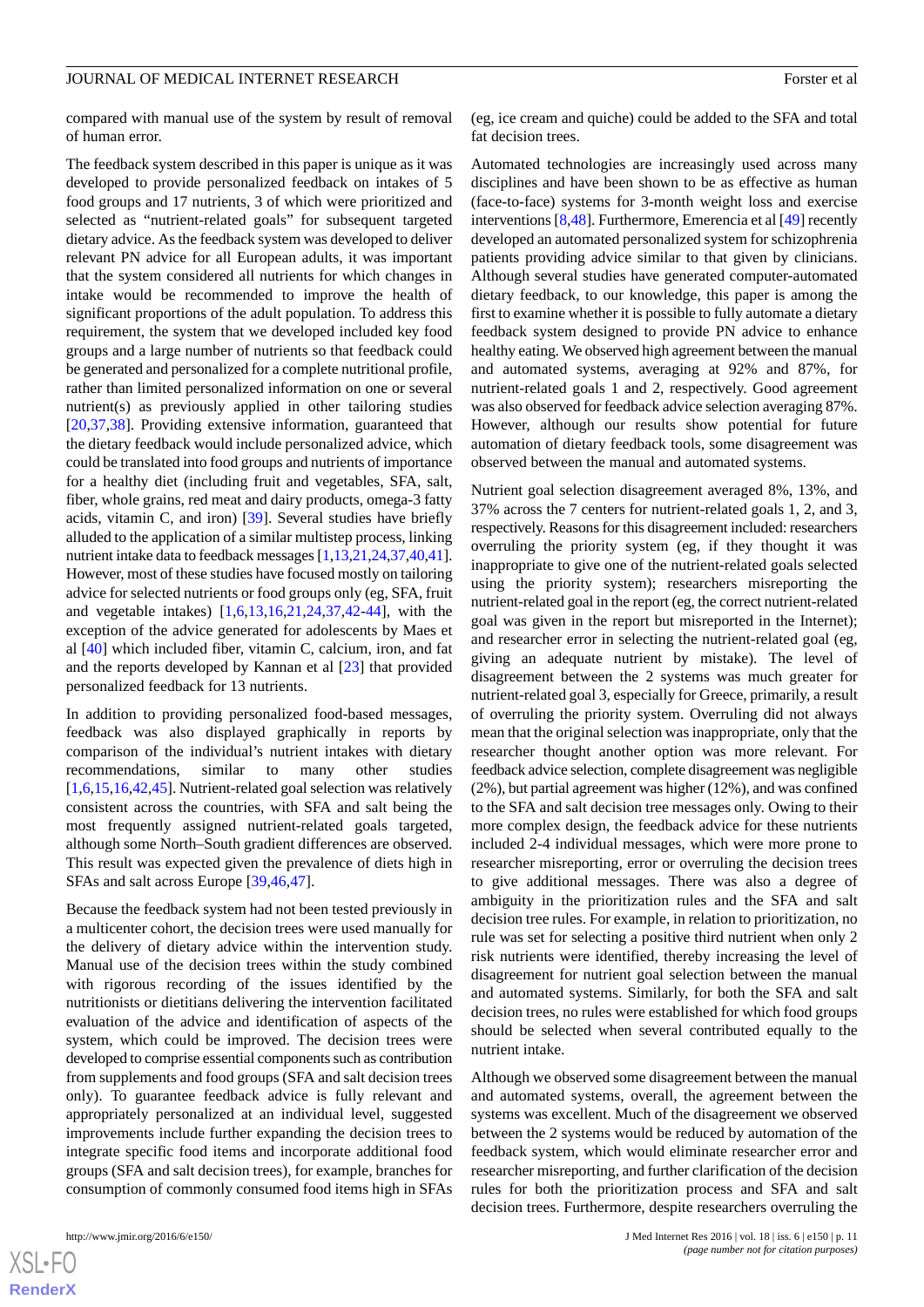priority nutrients, both the systems selected nutrients of high priority.

Technological innovations have evolved the delivery and management of health care through the increasing use of mobile phone health and computerized health care apps [[50,](#page-14-8)[51](#page-14-9)], with the personalized health field developing rapidly [[52\]](#page-14-10). Consequently, our feedback system has potential to become a cost-effective approach to improve dietary behaviors at an individual level, which could be delivered by public or private health care providers. The present system was designed to provide advice on usual intake rather than actual intake; the challenge in the future will be to provide advice to consumers at the point of purchase or consumption.

#### **Strengths and Limitations**

The strengths of this study include the adequate sample size and multicenter recruitment in 7 European countries. In addition, to facilitate behavior change, the system was designed to incorporate numerous behavioral change techniques including goal setting, action planning, and barrier identification [\[11](#page-12-6),[25\]](#page-13-6). However, the system did not take into account motivation for change, and this could be a potential limitation. Feedback that is personalized to current dietary intake and stage of change may be considered as being more motivational and could have greater efficacy in promoting sustained dietary changes than

advice personalized on dietary intake data only [\[14](#page-12-8)]. Another potential limitation of the study is that the feedback system was tested in a group of individuals who volunteered to receive PN advice and may therefore not be applicable to other population groups. However, the dietary and anthropometric characteristics of participants in the Food4Me study were broadly similar to those of the wider population of European adults so that the study tested the utility of the system to select appropriate feedback for the likely most common dietary changes. In addition, we did not follow-up with participants regarding their opinions about the advice they received, for example, if they thought it was relevant to them, appropriate, or useful, and this would have been extremely useful information to have captured for the future progression of PN.

#### **Conclusions**

We developed a Web-based dietary feedback system that was capable of delivering consistent personalized dietary advice to adult European participants in the multicenter Food4Me study. Outcomes from comparison of the manual and automated feedback systems provide confidence that such an automated dietary feedback system can be developed and implemented across multiple countries with the potential to contribute to scalable and cost-effective interventions to improving dietary behaviors and health across large populations.

### **Acknowledgments**

The Food4Me study was supported by the European Commission under the Food, Agriculture, Fisheries and Biotechnology Theme of the 7th Framework Programme for Research and Technological Development, grant number 265494.

#### **Authors' Contributions**

The authors'responsibilities were as follows: HF, MCW, LB, and EG carried out the analyses and drafted the manuscript; CCM, HF, CBO, CW, CG, CFMM, ALM, RF, SNC, RSC, SK, LT, CPL, MG, AS, IMFG, MCW, ERG, LB, and JCM contributed to the standardized operating procedures for the study; EJD and RO contributed to the design and technical aspect of the Web-based server for automating the feedback system; CCM, SNC, RSC, HF, CW, CBO, CFMM, AM, RF, SK,CM, LT, CPL, MG, AS, MCW, and JCM conducted the intervention; YM, IT, CAD, ERG, LB, JAL, JAM, WHMS, HD, MJG, and JCM contributed to the research design of the Food4Me study. All authors contributed to a critical review of the manuscript during the writing process and approved the final version to be published.

#### <span id="page-11-0"></span>**Conflicts of Interest**

None declared.

#### <span id="page-11-1"></span>**Multimedia Appendix 1**

Nutrient gradations.

[[PDF File \(Adobe PDF File\), 597KB-Multimedia Appendix 1](https://jmir.org/api/download?alt_name=jmir_v18i6e150_app1.pdf&filename=52fc3ba66ec7cc832a2380ec00a55351.pdf)]

#### <span id="page-11-2"></span>**Multimedia Appendix 2**

Level 1 priority nutrients and rationale.

[[PDF File \(Adobe PDF File\), 294KB-Multimedia Appendix 2](https://jmir.org/api/download?alt_name=jmir_v18i6e150_app2.pdf&filename=56238b6401b43e2f0e7b8f8340b7121a.pdf)]

#### **Multimedia Appendix 3**

Example decision trees and messages.

[[PDF File \(Adobe PDF File\), 244KB-Multimedia Appendix 3](https://jmir.org/api/download?alt_name=jmir_v18i6e150_app3.pdf&filename=8251a0ec7c775223cec09c187edc798a.pdf)]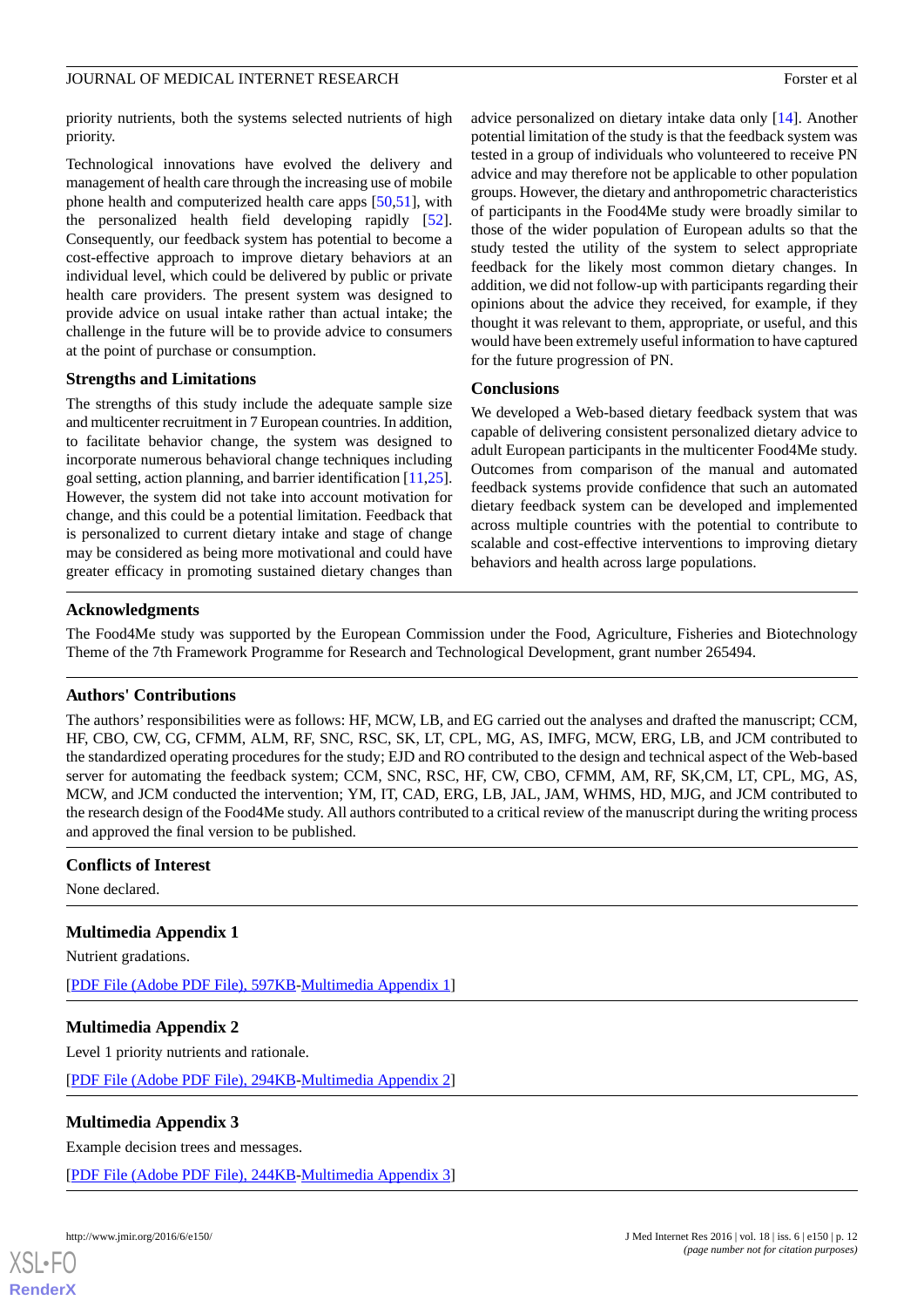# <span id="page-12-11"></span>**Multimedia Appendix 4**

Nutrients and food groups for which personalized feedback was given.

<span id="page-12-12"></span>[[PDF File \(Adobe PDF File\), 250KB-Multimedia Appendix 4](https://jmir.org/api/download?alt_name=jmir_v18i6e150_app4.pdf&filename=9cd1045a95c8f5e147128429fa59763d.pdf)]

# **Multimedia Appendix 5**

Example feedback report.

[[PDF File \(Adobe PDF File\), 447KB-Multimedia Appendix 5](https://jmir.org/api/download?alt_name=jmir_v18i6e150_app5.pdf&filename=da10e68020bf0b4c132256ef6570b339.pdf)]

# <span id="page-12-0"></span>**References**

- 1. Wright JL, Sherriff JL, Dhaliwal SS, Mamo John C L. Tailored, iterative, printed dietary feedback is as effective as group education in improving dietary behaviours: results from a randomised control trial in middle-aged adults with cardiovascular risk factors. Int J Behav Nutr Phys Act 2011;8:43 [\[FREE Full text](http://www.ijbnpa.org/content/8//43)] [doi: [10.1186/1479-5868-8-43\]](http://dx.doi.org/10.1186/1479-5868-8-43) [Medline: [21595978\]](http://www.ncbi.nlm.nih.gov/entrez/query.fcgi?cmd=Retrieve&db=PubMed&list_uids=21595978&dopt=Abstract)
- 2. Desroches S, Lapointe A, Ratté S, Gravel K, Légaré F, Turcotte S. Interventions to enhance adherence to dietary advice for preventing and managing chronic diseases in adults. Cochrane Database Syst Rev 2013;2:CD008722. [doi: [10.1002/14651858.CD008722.pub2\]](http://dx.doi.org/10.1002/14651858.CD008722.pub2) [Medline: [23450587](http://www.ncbi.nlm.nih.gov/entrez/query.fcgi?cmd=Retrieve&db=PubMed&list_uids=23450587&dopt=Abstract)]
- <span id="page-12-1"></span>3. McCarthy M. Higher sugar intake linked to raised risk of cardiovascular mortality, study finds. BMJ 2014;348:g1352. [Medline: [24501228](http://www.ncbi.nlm.nih.gov/entrez/query.fcgi?cmd=Retrieve&db=PubMed&list_uids=24501228&dopt=Abstract)]
- <span id="page-12-2"></span>4. Dhurandhar NV, Thomas D. The link between dietary sugar intake and cardiovascular disease mortality: an unresolved question. JAMA 2015 Mar 3;313(9):959-960. [doi: [10.1001/jama.2014.18267\]](http://dx.doi.org/10.1001/jama.2014.18267) [Medline: [25734737\]](http://www.ncbi.nlm.nih.gov/entrez/query.fcgi?cmd=Retrieve&db=PubMed&list_uids=25734737&dopt=Abstract)
- <span id="page-12-3"></span>5. Swinburn B, Sacks G, Vandevijvere S, Kumanyika S, Lobstein T, Neal B, INFORMAS. INFORMAS (International Network for Food and Obesity/non-communicable diseases Research, Monitoring and Action Support): overview and key principles. Obes Rev 2013 Oct;14 Suppl 1:1-12. [doi: [10.1111/obr.12087](http://dx.doi.org/10.1111/obr.12087)] [Medline: [24074206\]](http://www.ncbi.nlm.nih.gov/entrez/query.fcgi?cmd=Retrieve&db=PubMed&list_uids=24074206&dopt=Abstract)
- <span id="page-12-5"></span><span id="page-12-4"></span>6. Block G, Block T, Wakimoto P, Block CH. Demonstration of an E-mailed worksite nutrition intervention program. Prev Chronic Dis 2004 Oct;1(4):A06 [[FREE Full text](http://www.cdc.gov/pcd/issues/2004/oct/04_0034.htm)] [Medline: [15670437](http://www.ncbi.nlm.nih.gov/entrez/query.fcgi?cmd=Retrieve&db=PubMed&list_uids=15670437&dopt=Abstract)]
- 7. Probst YC, Tapsell LC. Overview of computerized dietary assessment programs for research and practice in nutrition education. J Nutr Educ Behav 2005;37(1):20-26. [Medline: [15745652](http://www.ncbi.nlm.nih.gov/entrez/query.fcgi?cmd=Retrieve&db=PubMed&list_uids=15745652&dopt=Abstract)]
- 8. Tate DF, Jackvony EH, Wing RR. A randomized trial comparing human e-mail counseling, computer-automated tailored counseling, and no counseling in an Internet weight loss program. Arch Intern Med 2006;166(15):1620-1625. [doi: [10.1001/archinte.166.15.1620](http://dx.doi.org/10.1001/archinte.166.15.1620)] [Medline: [16908795](http://www.ncbi.nlm.nih.gov/entrez/query.fcgi?cmd=Retrieve&db=PubMed&list_uids=16908795&dopt=Abstract)]
- <span id="page-12-6"></span>9. Juan W, Gerrior S, Hiza H. MyPyramid Tracker assesses food consumption, physical activity, and energy balance status interactively. J Nutr Educ Behav 2006;38(6 Suppl):S155-S157. [doi: [10.1016/j.jneb.2006.07.018](http://dx.doi.org/10.1016/j.jneb.2006.07.018)] [Medline: [17116594](http://www.ncbi.nlm.nih.gov/entrez/query.fcgi?cmd=Retrieve&db=PubMed&list_uids=17116594&dopt=Abstract)]
- <span id="page-12-7"></span>10. van GL, van EP, Boon B, Borsboom G, Visscher T, Oenema A. Results from an online computer-tailored weight management intervention for overweight adults: randomized controlled trial. J Med Internet Res 2012;14(2):e44 [\[FREE Full text\]](http://www.jmir.org/2012/2/e44/) [doi: [10.2196/jmir.1901](http://dx.doi.org/10.2196/jmir.1901)] [Medline: [22417813](http://www.ncbi.nlm.nih.gov/entrez/query.fcgi?cmd=Retrieve&db=PubMed&list_uids=22417813&dopt=Abstract)]
- <span id="page-12-13"></span>11. Celis-Morales C, Lara J, Mathers JC. Personalising nutritional guidance for more effective behaviour change. Proc Nutr Soc 2015 May;74(2):130-138. [doi: [10.1017/S0029665114001633\]](http://dx.doi.org/10.1017/S0029665114001633) [Medline: [25497396](http://www.ncbi.nlm.nih.gov/entrez/query.fcgi?cmd=Retrieve&db=PubMed&list_uids=25497396&dopt=Abstract)]
- <span id="page-12-8"></span>12. Anton SD, LeBlanc E, Allen HR, Karabetian C, Sacks F, Bray G, et al. Use of a computerized tracking system to monitor and provide feedback on dietary goals for calorie-restricted diets: the POUNDS LOST study. J Diabetes Sci Technol 2012 Sep;6(5):1216-1225 [[FREE Full text](http://europepmc.org/abstract/MED/23063049)] [Medline: [23063049](http://www.ncbi.nlm.nih.gov/entrez/query.fcgi?cmd=Retrieve&db=PubMed&list_uids=23063049&dopt=Abstract)]
- <span id="page-12-9"></span>13. Springvloet L, Lechner L, Oenema A. Planned development and evaluation protocol of two versions of a web-based computer-tailored nutrition education intervention aimed at adults, including cognitive and environmental feedback. BMC Public Health 2014;14:47 [\[FREE Full text\]](http://www.biomedcentral.com/1471-2458/14/47) [doi: [10.1186/1471-2458-14-47](http://dx.doi.org/10.1186/1471-2458-14-47)] [Medline: [24438381\]](http://www.ncbi.nlm.nih.gov/entrez/query.fcgi?cmd=Retrieve&db=PubMed&list_uids=24438381&dopt=Abstract)
- <span id="page-12-10"></span>14. Forster H, Walsh MC, Gibney MJ, Brennan L, Gibney ER. Personalised nutrition: the role of new dietary assessment methods. Proc Nutr Soc 2016 Feb;75(1):96-105. [doi: [10.1017/S0029665115002086\]](http://dx.doi.org/10.1017/S0029665115002086) [Medline: [26032731\]](http://www.ncbi.nlm.nih.gov/entrez/query.fcgi?cmd=Retrieve&db=PubMed&list_uids=26032731&dopt=Abstract)
- 15. Ezendam Nicole P M, Brug J, Oenema A. Evaluation of the Web-based computer-tailored FATaintPHAT intervention to promote energy balance among adolescents: results from a school cluster randomized trial. Arch Pediatr Adolesc Med 2012 Mar;166(3):248-255. [doi: [10.1001/archpediatrics.2011.204](http://dx.doi.org/10.1001/archpediatrics.2011.204)] [Medline: [22064878](http://www.ncbi.nlm.nih.gov/entrez/query.fcgi?cmd=Retrieve&db=PubMed&list_uids=22064878&dopt=Abstract)]
- 16. Kroeze W, Oenema A, Campbell M, Brug J. The efficacy of Web-based and print-delivered computer-tailored interventions to reduce fat intake: results of a randomized, controlled trial. J Nutr Educ Behav 2008;40(4):226-236. [doi: [10.1016/j.jneb.2007.09.008](http://dx.doi.org/10.1016/j.jneb.2007.09.008)] [Medline: [18565463](http://www.ncbi.nlm.nih.gov/entrez/query.fcgi?cmd=Retrieve&db=PubMed&list_uids=18565463&dopt=Abstract)]
- 17. Lustria Mia Liza A, Noar SM, Cortese J, Van Stee Stephanie K, Glueckauf RL, Lee J. A meta-analysis of web-delivered tailored health behavior change interventions. J Health Commun 2013;18(9):1039-1069. [doi: [10.1080/10810730.2013.768727\]](http://dx.doi.org/10.1080/10810730.2013.768727) [Medline: [23750972\]](http://www.ncbi.nlm.nih.gov/entrez/query.fcgi?cmd=Retrieve&db=PubMed&list_uids=23750972&dopt=Abstract)
- 18. Moore TJ, Alsabeeh N, Apovian CM, Murphy MC, Coffman GA, Cullum-Dugan D, et al. Weight, blood pressure, and dietary benefits after 12 months of a Web-based Nutrition Education Program (DASH for health): longitudinal observational study. J Med Internet Res 2008;10(4):e52 [\[FREE Full text\]](http://www.jmir.org/2008/4/e52/) [doi: [10.2196/jmir.1114\]](http://dx.doi.org/10.2196/jmir.1114) [Medline: [19073541\]](http://www.ncbi.nlm.nih.gov/entrez/query.fcgi?cmd=Retrieve&db=PubMed&list_uids=19073541&dopt=Abstract)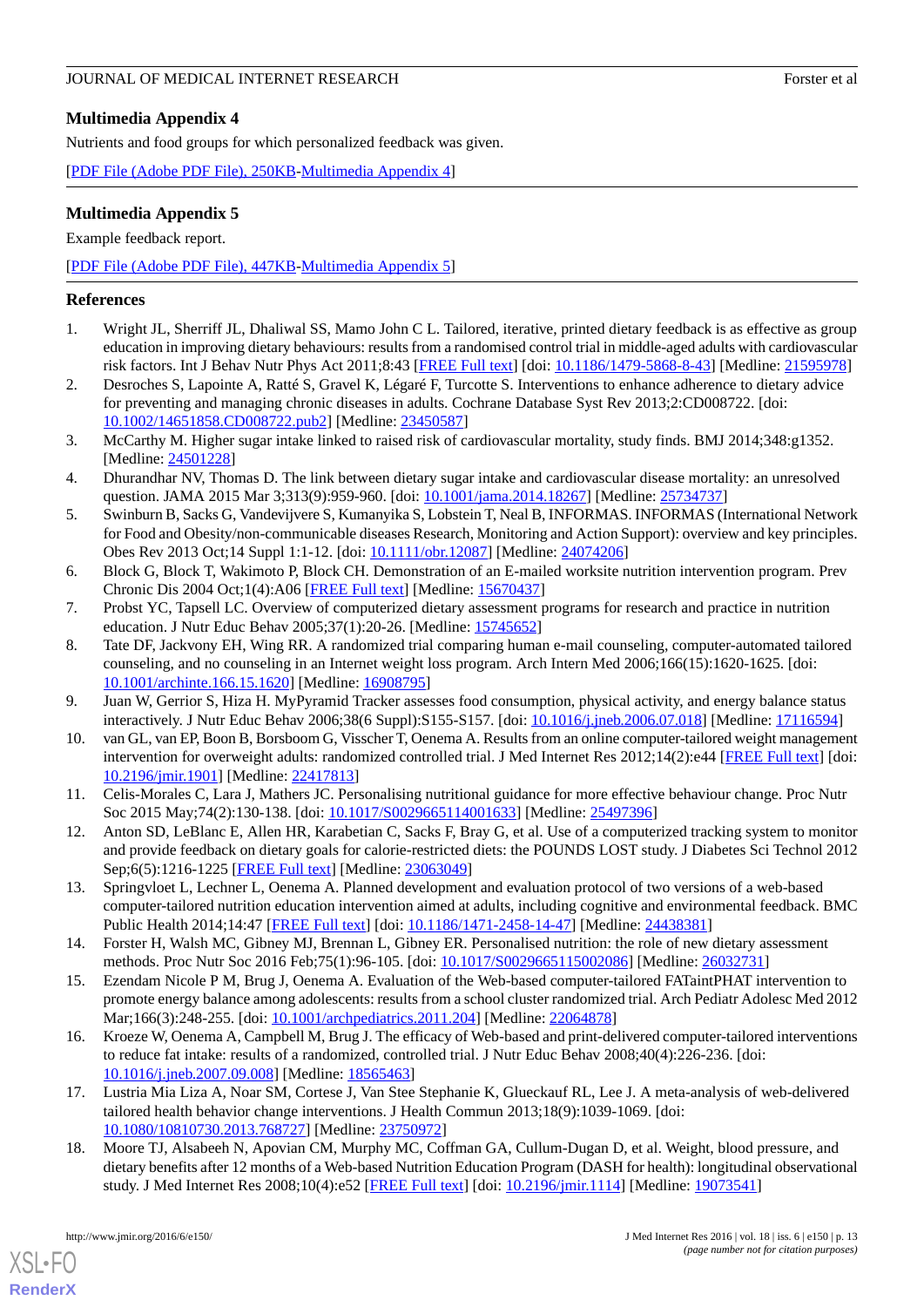- <span id="page-13-1"></span>19. Patrick K, Calfas KJ, Norman GJ, Rosenberg D, Zabinski MF, Sallis JF, et al. Outcomes of a 12-month web-based intervention for overweight and obese men. Ann Behav Med 2011 Dec;42(3):391-401. [doi: [10.1007/s12160-011-9296-7](http://dx.doi.org/10.1007/s12160-011-9296-7)] [Medline: [21822750](http://www.ncbi.nlm.nih.gov/entrez/query.fcgi?cmd=Retrieve&db=PubMed&list_uids=21822750&dopt=Abstract)]
- <span id="page-13-0"></span>20. Sternfeld B, Block C, Quesenberry CP, Block TJ, Husson G, Norris JC, et al. Improving diet and physical activity with ALIVE: a worksite randomized trial. Am J Prev Med 2009 Jun;36(6):475-483. [doi: [10.1016/j.amepre.2009.01.036\]](http://dx.doi.org/10.1016/j.amepre.2009.01.036) [Medline: [19460655](http://www.ncbi.nlm.nih.gov/entrez/query.fcgi?cmd=Retrieve&db=PubMed&list_uids=19460655&dopt=Abstract)]
- <span id="page-13-3"></span><span id="page-13-2"></span>21. Oenema A, Tan F, Brug J. Short-term efficacy of a web-based computer-tailored nutrition intervention: main effects and mediators. Ann Behav Med 2005 Feb;29(1):54-63. [doi: [10.1207/s15324796abm2901\\_8](http://dx.doi.org/10.1207/s15324796abm2901_8)] [Medline: [15677301\]](http://www.ncbi.nlm.nih.gov/entrez/query.fcgi?cmd=Retrieve&db=PubMed&list_uids=15677301&dopt=Abstract)
- <span id="page-13-4"></span>22. Illner A, Freisling H, Boeing H, Huybrechts I, Crispim SP, Slimani N. Review and evaluation of innovative technologies for measuring diet in nutritional epidemiology. Int J Epidemiol 2012 Aug;41(4):1187-1203 [\[FREE Full text\]](http://ije.oxfordjournals.org/cgi/pmidlookup?view=long&pmid=22933652) [doi: [10.1093/ije/dys105\]](http://dx.doi.org/10.1093/ije/dys105) [Medline: [22933652](http://www.ncbi.nlm.nih.gov/entrez/query.fcgi?cmd=Retrieve&db=PubMed&list_uids=22933652&dopt=Abstract)]
- <span id="page-13-5"></span>23. Kannan S, Schulz A, Israel B, Ayra I, Weir S, Dvonch TJ, et al. A community-based participatory approach to personalized, computer-generated nutrition feedback reports: the healthy environments partnership. Prog Community Health Partnersh 2008;2(1):41-53 [[FREE Full text](http://europepmc.org/abstract/MED/19337572)] [doi: [10.1353/cpr.2008.0004](http://dx.doi.org/10.1353/cpr.2008.0004)] [Medline: [19337572\]](http://www.ncbi.nlm.nih.gov/entrez/query.fcgi?cmd=Retrieve&db=PubMed&list_uids=19337572&dopt=Abstract)
- <span id="page-13-6"></span>24. Brug J. Dutch research into the development and impact of computer-tailored nutrition education. Eur J Clin Nutr 1999 May;53 Suppl 2:S78-S82. [Medline: [10406443](http://www.ncbi.nlm.nih.gov/entrez/query.fcgi?cmd=Retrieve&db=PubMed&list_uids=10406443&dopt=Abstract)]
- <span id="page-13-7"></span>25. Celis-Morales C, Livingstone KM, Marsaux Cyril F M, Forster H, O'Donovan CB, Woolhead C, Matthews John N S, Saris Wim H M, et al. Design and baseline characteristics of the Food4Me study: a web-based randomised controlled trial of personalised nutrition in seven European countries. Genes Nutr 2015 Jan;10(1):450 [[FREE Full text](http://europepmc.org/abstract/MED/25491748)] [doi: [10.1007/s12263-014-0450-2\]](http://dx.doi.org/10.1007/s12263-014-0450-2) [Medline: [25491748](http://www.ncbi.nlm.nih.gov/entrez/query.fcgi?cmd=Retrieve&db=PubMed&list_uids=25491748&dopt=Abstract)]
- <span id="page-13-8"></span>26. Forster H, Fallaize R, Gallagher C, O'Donovan CB, Woolhead C, Walsh MC, et al. Online dietary intake estimation: the Food4Me food frequency questionnaire. J Med Internet Res 2014;16(6):e150 [[FREE Full text](http://www.jmir.org/2014/6/e150/)] [doi: [10.2196/jmir.3105](http://dx.doi.org/10.2196/jmir.3105)] [Medline: [24911957](http://www.ncbi.nlm.nih.gov/entrez/query.fcgi?cmd=Retrieve&db=PubMed&list_uids=24911957&dopt=Abstract)]
- <span id="page-13-9"></span>27. Fallaize R, Forster H, Macready AL, Walsh MC, Mathers JC, Brennan L, et al. Online dietary intake estimation: reproducibility and validity of the Food4Me food frequency questionnaire against a 4-day weighed food record. J Med Internet Res 2014;16(8):e190 [\[FREE Full text](http://www.jmir.org/2014/8/e190/)] [doi: [10.2196/jmir.3355\]](http://dx.doi.org/10.2196/jmir.3355) [Medline: [25113936](http://www.ncbi.nlm.nih.gov/entrez/query.fcgi?cmd=Retrieve&db=PubMed&list_uids=25113936&dopt=Abstract)]
- <span id="page-13-11"></span><span id="page-13-10"></span>28. Institute of Medicine. Dietary Reference Intakes for energy, Carbohydrate, Fibre, Fat, Fatty acids, Cholesterol, Protein, and Amino acids. 2005 URL:<http://www.nap.edu/openbook.php?isbn=0309085373> [accessed 2016-01-25] [[WebCite Cache](http://www.webcitation.org/

                                6enq6mN89) [ID 6enq6mN89](http://www.webcitation.org/

                                6enq6mN89)]
- <span id="page-13-12"></span>29. Institute of Medicine. Dietary Reference Intakes Tables and Applications. 2011 URL: [http://www.iom.edu/Activities/](http://www.iom.edu/Activities/Nutrition/SummaryDRIs/DRI-Tables.aspx) [Nutrition/SummaryDRIs/DRI-Tables.aspx](http://www.iom.edu/Activities/Nutrition/SummaryDRIs/DRI-Tables.aspx) [accessed 2012-01-18] [\[WebCite Cache ID 6enoKWKJw](http://www.webcitation.org/

                                6enoKWKJw)]
- <span id="page-13-13"></span>30. World Health Organisation. Protein and Amino acid requirements in Human Nutrition. 2007 URL: [http://apps.who.int/iris/](http://apps.who.int/iris/bitstream/10665/43411/1/WHO_TRS_935_eng.pdf) [bitstream/10665/43411/1/WHO\\_TRS\\_935\\_eng.pdf](http://apps.who.int/iris/bitstream/10665/43411/1/WHO_TRS_935_eng.pdf) [accessed 2012-01-18] [[WebCite Cache ID 6enoRIOnS](http://www.webcitation.org/

                                6enoRIOnS)]
- 31. World Health Organisation. Food and Agriculture Organisation of the United Nations (FAO) report of an expert consultation on fats and fatty acids in human nutrition. 2010. URL: [http://www.who.int/nutrition/publications/nutrientrequirements/](http://www.who.int/nutrition/publications/nutrientrequirements/fatsandfattyacids_humannutrition/en/) [fatsandfattyacids\\_humannutrition/en/](http://www.who.int/nutrition/publications/nutrientrequirements/fatsandfattyacids_humannutrition/en/) [accessed 2012-01-20] [[WebCite Cache ID 6enoXSpNi\]](http://www.webcitation.org/

                                6enoXSpNi)
- 32. Public Health Agency. Enjoy Healthy Eating. 2012. URL: <http://www.enjoyhealthyeating.info/nutrition/adults> [accessed 2016-01-25] [\[WebCite Cache ID 6enogDfPj\]](http://www.webcitation.org/

                                6enogDfPj)
- 33. British Dietetic Association. Food Fact Sheets. 2013. URL:<https://www.bda.uk.com/foodfacts/home> [accessed 2016-01-25] [[WebCite Cache ID 6enoqBvPV](http://www.webcitation.org/

                                6enoqBvPV)]
- <span id="page-13-15"></span><span id="page-13-14"></span>34. British Dietetic Association. Weight Wise Eating well what?s a healthy diet?. 2013. URL: [http://www.bdaweightwise.com/](http://www.bdaweightwise.com/eating/eating_diet3.html) [eating/eating\\_diet3.html](http://www.bdaweightwise.com/eating/eating_diet3.html) [accessed 2016-01-25] [\[WebCite Cache ID 6enox8ZRg](http://www.webcitation.org/

                                6enox8ZRg)]
- 35. British Nutrition Foundation. Healthy eating. 2013. URL: <https://www.nutrition.org.uk/healthyliving/healthyeating.html> [accessed 2016-01-25] [\[WebCite Cache ID 6enp5Zq4c\]](http://www.webcitation.org/

                                6enp5Zq4c)
- <span id="page-13-16"></span>36. Food Saftey Authority Ireland. Scientific Recommendations for Healthy Eating Guidelines in Ireland. 2011. URL: [https:/](https://www.fsai.ie/science_and_health/healthy_eating.html) [/www.fsai.ie/science\\_and\\_health/healthy\\_eating.html](https://www.fsai.ie/science_and_health/healthy_eating.html) [accessed 2016-01-25] [[WebCite Cache ID 6enpE0UAs\]](http://www.webcitation.org/

                                6enpE0UAs)
- <span id="page-13-17"></span>37. Ambeba EJ, Ye L, Sereika SM, Styn MA, Acharya SD, Sevick MA, et al. The use of mHealth to deliver tailored messages reduces reported energy and fat intake. J Cardiovasc Nurs 2015;30(1):35-43. [doi: [10.1097/JCN.0000000000000120](http://dx.doi.org/10.1097/JCN.0000000000000120)] [Medline: [24434827](http://www.ncbi.nlm.nih.gov/entrez/query.fcgi?cmd=Retrieve&db=PubMed&list_uids=24434827&dopt=Abstract)]
- <span id="page-13-18"></span>38. Springvloet L, Lechner L, de VH, Candel Math J J M, Oenema A. Short- and medium-term efficacy of a Web-based computer-tailored nutrition education intervention for adults including cognitive and environmental feedback: randomized controlled trial. J Med Internet Res 2015;17(1):e23 [\[FREE Full text\]](http://www.jmir.org/2015/1/e23/) [doi: [10.2196/jmir.3837](http://dx.doi.org/10.2196/jmir.3837)] [Medline: [25599828\]](http://www.ncbi.nlm.nih.gov/entrez/query.fcgi?cmd=Retrieve&db=PubMed&list_uids=25599828&dopt=Abstract)
- 39. Capacci S, Mazzocchi M, Shankar B, Macias JB, Verbeke W, Pérez-Cueto Federico J A, et al. Policies to promote healthy eating in Europe: a structured review of policies and their effectiveness. Nutr Rev 2012 Mar;70(3):188-200. [doi: [10.1111/j.1753-4887.2011.00442.x\]](http://dx.doi.org/10.1111/j.1753-4887.2011.00442.x) [Medline: [22364161\]](http://www.ncbi.nlm.nih.gov/entrez/query.fcgi?cmd=Retrieve&db=PubMed&list_uids=22364161&dopt=Abstract)
- 40. Maes L, Cook TL, Ottovaere C, Matthijs C, Moreno LA, Kersting M, et al. Pilot evaluation of the HELENA (Healthy Lifestyle in Europe by Nutrition in Adolescence) Food-O-Meter, a computer-tailored nutrition advice for adolescents: a study in six European cities. Public Health Nutr 2011 Jul;14(7):1292-1302. [doi: [10.1017/S1368980010003563\]](http://dx.doi.org/10.1017/S1368980010003563) [Medline: [21281542](http://www.ncbi.nlm.nih.gov/entrez/query.fcgi?cmd=Retrieve&db=PubMed&list_uids=21281542&dopt=Abstract)]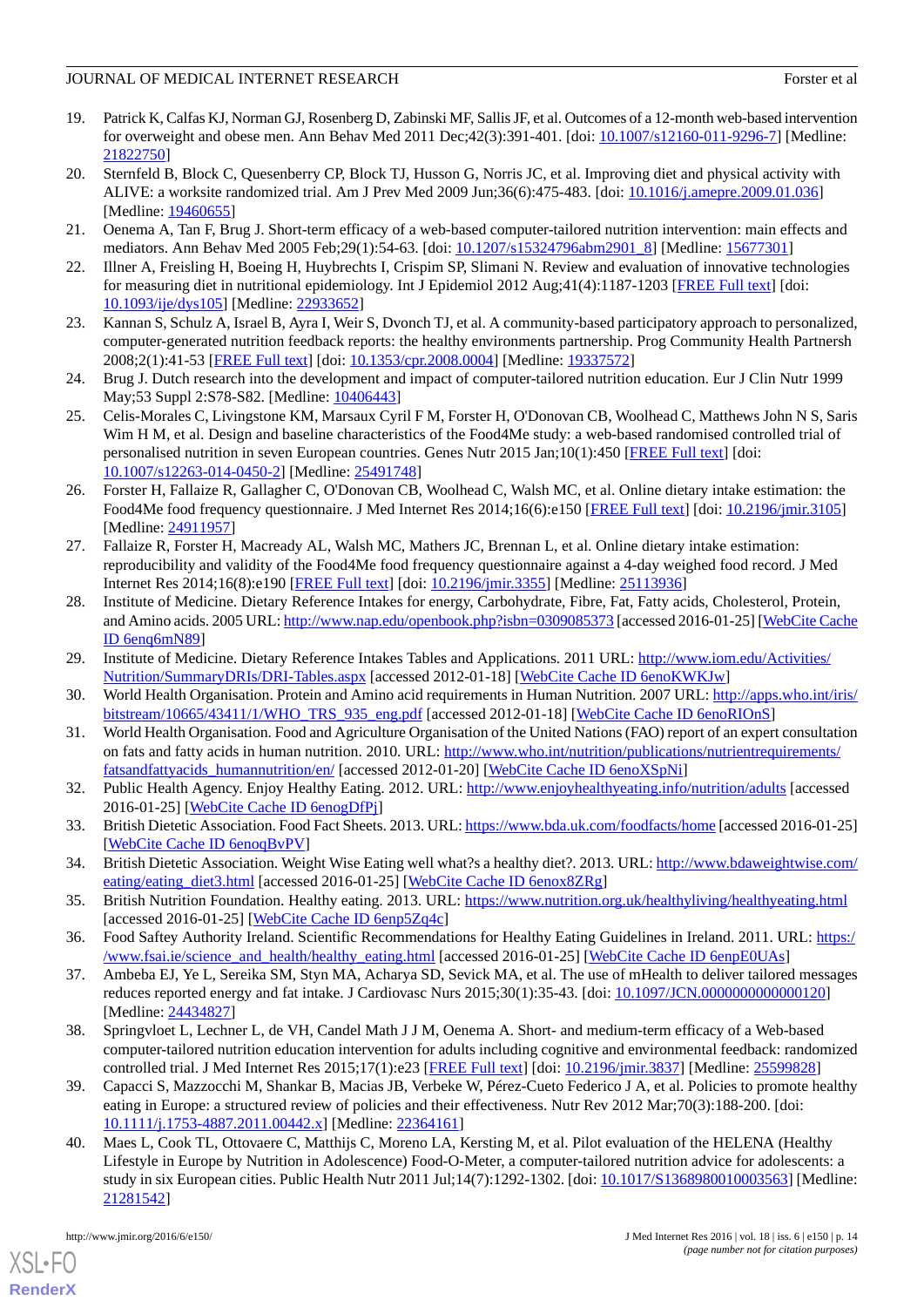- <span id="page-14-0"></span>41. Kerr DA, Pollard CM, Howat P, Delp EJ, Pickering M, Kerr KR, et al. Connecting Health and Technology (CHAT): protocol of a randomized controlled trial to improve nutrition behaviours using mobile devices and tailored text messaging in young adults. BMC Public Health 2012;12:477 [[FREE Full text](http://www.biomedcentral.com/1471-2458/12/477)] [doi: [10.1186/1471-2458-12-477\]](http://dx.doi.org/10.1186/1471-2458-12-477) [Medline: [22726532](http://www.ncbi.nlm.nih.gov/entrez/query.fcgi?cmd=Retrieve&db=PubMed&list_uids=22726532&dopt=Abstract)]
- <span id="page-14-1"></span>42. Robroek Suzan J W, Bredt FJ, Burdorf A. The (cost-)effectiveness of an individually tailored long-term worksite health promotion programme on physical activity and nutrition: design of a pragmatic cluster randomised controlled trial. BMC Public Health 2007;7:259 [\[FREE Full text\]](http://bmcpublichealth.biomedcentral.com/articles/10.1186/1471-2458-7-259) [doi: [10.1186/1471-2458-7-259](http://dx.doi.org/10.1186/1471-2458-7-259)] [Medline: [17888161\]](http://www.ncbi.nlm.nih.gov/entrez/query.fcgi?cmd=Retrieve&db=PubMed&list_uids=17888161&dopt=Abstract)
- <span id="page-14-2"></span>43. Smeets T, Kremers S P J, Brug J, de VH. Effects of tailored feedback on multiple health behaviors. Ann Behav Med 2007 Apr;33(2):117-123. [doi: [10.1080/08836610701307801](http://dx.doi.org/10.1080/08836610701307801)] [Medline: [17447863](http://www.ncbi.nlm.nih.gov/entrez/query.fcgi?cmd=Retrieve&db=PubMed&list_uids=17447863&dopt=Abstract)]
- <span id="page-14-3"></span>44. Raats MM, Sparks P, Geekie MA, Shepherd R. The effects of providing personalized dietary feedback. A semi-computerized approach. Patient Educ Couns 1999 Jun;37(2):177-189. [Medline: [14528544](http://www.ncbi.nlm.nih.gov/entrez/query.fcgi?cmd=Retrieve&db=PubMed&list_uids=14528544&dopt=Abstract)]
- <span id="page-14-4"></span>45. Oenema A, Brug J. Feedback strategies to raise awareness of personal dietary intake: results of a randomized controlled trial. Prev Med 2003 Apr;36(4):429-439. [Medline: [12649051\]](http://www.ncbi.nlm.nih.gov/entrez/query.fcgi?cmd=Retrieve&db=PubMed&list_uids=12649051&dopt=Abstract)
- <span id="page-14-5"></span>46. Brown IJ, Tzoulaki I, Candeias V, Elliott P. Salt intakes around the world: implications for public health. Int J Epidemiol 2009 Jun;38(3):791-813 [\[FREE Full text\]](http://ije.oxfordjournals.org/cgi/pmidlookup?view=long&pmid=19351697) [doi: [10.1093/ije/dyp139\]](http://dx.doi.org/10.1093/ije/dyp139) [Medline: [19351697\]](http://www.ncbi.nlm.nih.gov/entrez/query.fcgi?cmd=Retrieve&db=PubMed&list_uids=19351697&dopt=Abstract)
- <span id="page-14-6"></span>47. Linseisen J, Welch AA, Ocké M, Amiano P, Agnoli C, Ferrari P, van der Schouw Y T, et al. Dietary fat intake in the European Prospective Investigation into Cancer and Nutrition: results from the 24-h dietary recalls. Eur J Clin Nutr 2009 Nov;63 Suppl 4:S61-S80. [doi: [10.1038/ejcn.2009.75](http://dx.doi.org/10.1038/ejcn.2009.75)] [Medline: [19888281](http://www.ncbi.nlm.nih.gov/entrez/query.fcgi?cmd=Retrieve&db=PubMed&list_uids=19888281&dopt=Abstract)]
- <span id="page-14-7"></span>48. King AC, Hekler EB, Castro CM, Buman MP, Marcus BH, Friedman RH, et al. Exercise advice by humans versus computers: maintenance effects at 18 months. Health Psychol 2014 Feb;33(2):192-196. [doi: [10.1037/a0030646\]](http://dx.doi.org/10.1037/a0030646) [Medline: [23421896](http://www.ncbi.nlm.nih.gov/entrez/query.fcgi?cmd=Retrieve&db=PubMed&list_uids=23421896&dopt=Abstract)]
- <span id="page-14-8"></span>49. Emerencia A, van der Krieke Lian, Sytema S, Petkov N, Aiello M. Generating personalized advice for schizophrenia patients. Artif Intell Med 2013 May;58(1):23-36. [doi: [10.1016/j.artmed.2013.01.002\]](http://dx.doi.org/10.1016/j.artmed.2013.01.002) [Medline: [23419698](http://www.ncbi.nlm.nih.gov/entrez/query.fcgi?cmd=Retrieve&db=PubMed&list_uids=23419698&dopt=Abstract)]
- <span id="page-14-9"></span>50. Meier CA, Fitzgerald MC, Smith JM. eHealth: extending, enhancing, and evolving health care. Annu Rev Biomed Eng 2013;15:359-382. [doi: [10.1146/annurev-bioeng-071812-152350](http://dx.doi.org/10.1146/annurev-bioeng-071812-152350)] [Medline: [23683088](http://www.ncbi.nlm.nih.gov/entrez/query.fcgi?cmd=Retrieve&db=PubMed&list_uids=23683088&dopt=Abstract)]
- <span id="page-14-10"></span>51. Weinstein RS, Lopez AM, Joseph BA, Erps KA, Holcomb M, Barker GP, et al. Telemedicine, telehealth, and mobile health applications that work: opportunities and barriers. Am J Med 2014 Mar;127(3):183-187. [doi: [10.1016/j.amjmed.2013.09.032](http://dx.doi.org/10.1016/j.amjmed.2013.09.032)] [Medline: [24384059](http://www.ncbi.nlm.nih.gov/entrez/query.fcgi?cmd=Retrieve&db=PubMed&list_uids=24384059&dopt=Abstract)]
- 52. Clifton L, Clifton DA, Pimentel Marco A F, Watkinson PJ, Tarassenko L. Gaussian processes for personalized e-health monitoring with wearable sensors. IEEE Trans Biomed Eng 2013 Jan;60(1):193-197. [doi: [10.1109/TBME.2012.2208459](http://dx.doi.org/10.1109/TBME.2012.2208459)] [Medline: [23268532](http://www.ncbi.nlm.nih.gov/entrez/query.fcgi?cmd=Retrieve&db=PubMed&list_uids=23268532&dopt=Abstract)]

# **Abbreviations**

**BMI:** body mass index **EAR:** estimated average requirement **FFQ:** food frequency questionnaire **IOM:** Institute of Medicine **NCD:** noncommunicable diseases **PA:** physical activity **PN:** personalized nutrition **PoP:** Proof-of-Principle **PUFA:** polyunsaturated fatty acids **SFA:** saturated fatty acid **UL:** upper limit

*Edited by G Eysenbach; submitted 15.02.16; peer-reviewed by A Minihane, J de Vries; comments to author 10.03.16; revised version received 01.04.16; accepted 04.04.16; published 30.06.16*

*Please cite as:*

*Forster H, Walsh MC, O'Donovan CB, Woolhead C, McGirr C, Daly E, O'Riordan R, Celis-Morales C, Fallaize R, Macready AL, Marsaux CFM, Navas-Carretero S, San-Cristobal R, Kolossa S, Hartwig K, Mavrogianni C, Tsirigoti L, Lambrinou CP, Godlewska M, Surwiłło A, Gjelstad IMF, Drevon CA, Manios Y, Traczyk I, Martinez JA, Saris WHM, Daniel H, Lovegrove JA, Mathers JC, Gibney MJ, Gibney ER, Brennan L*

*A Dietary Feedback System for the Delivery of Consistent Personalized Dietary Advice in the Web-Based Multicenter Food4Me Study J Med Internet Res 2016;18(6):e150*

*URL: <http://www.jmir.org/2016/6/e150/> doi: [10.2196/jmir.5620](http://dx.doi.org/10.2196/jmir.5620)*

*PMID: [27363307](http://www.ncbi.nlm.nih.gov/entrez/query.fcgi?cmd=Retrieve&db=PubMed&list_uids=27363307&dopt=Abstract)*